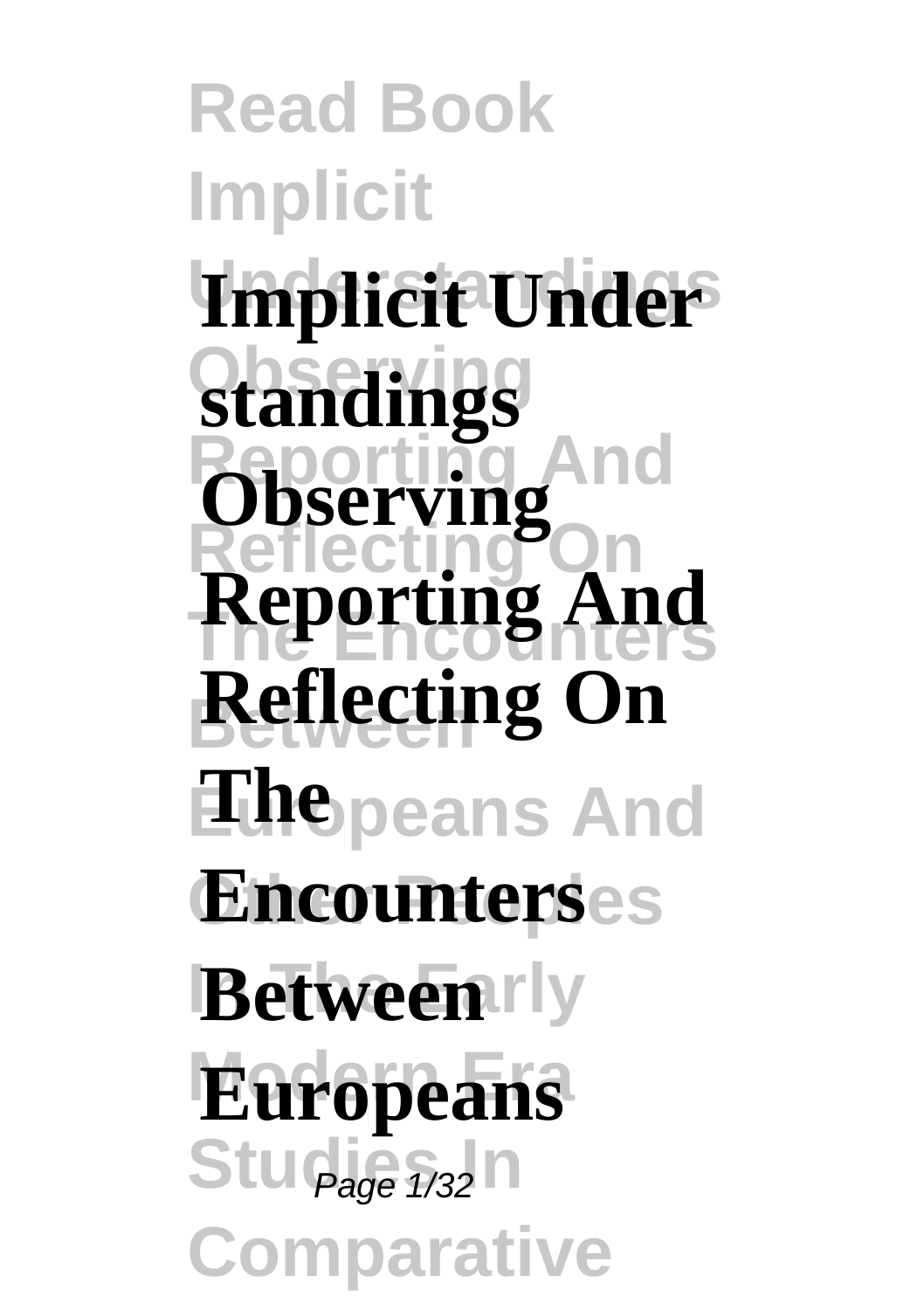**Read Book Implicit And Otherings Peoples In The Early Modern Reflecting On Era Studies In Comparative**rs **Early Modern History**ns And Eventually, you will<sup>S</sup> **In the Early discover** Mode<sup>page 2/32</sup>Fra certainly discover a additional experience Page 2/32

**Studies In**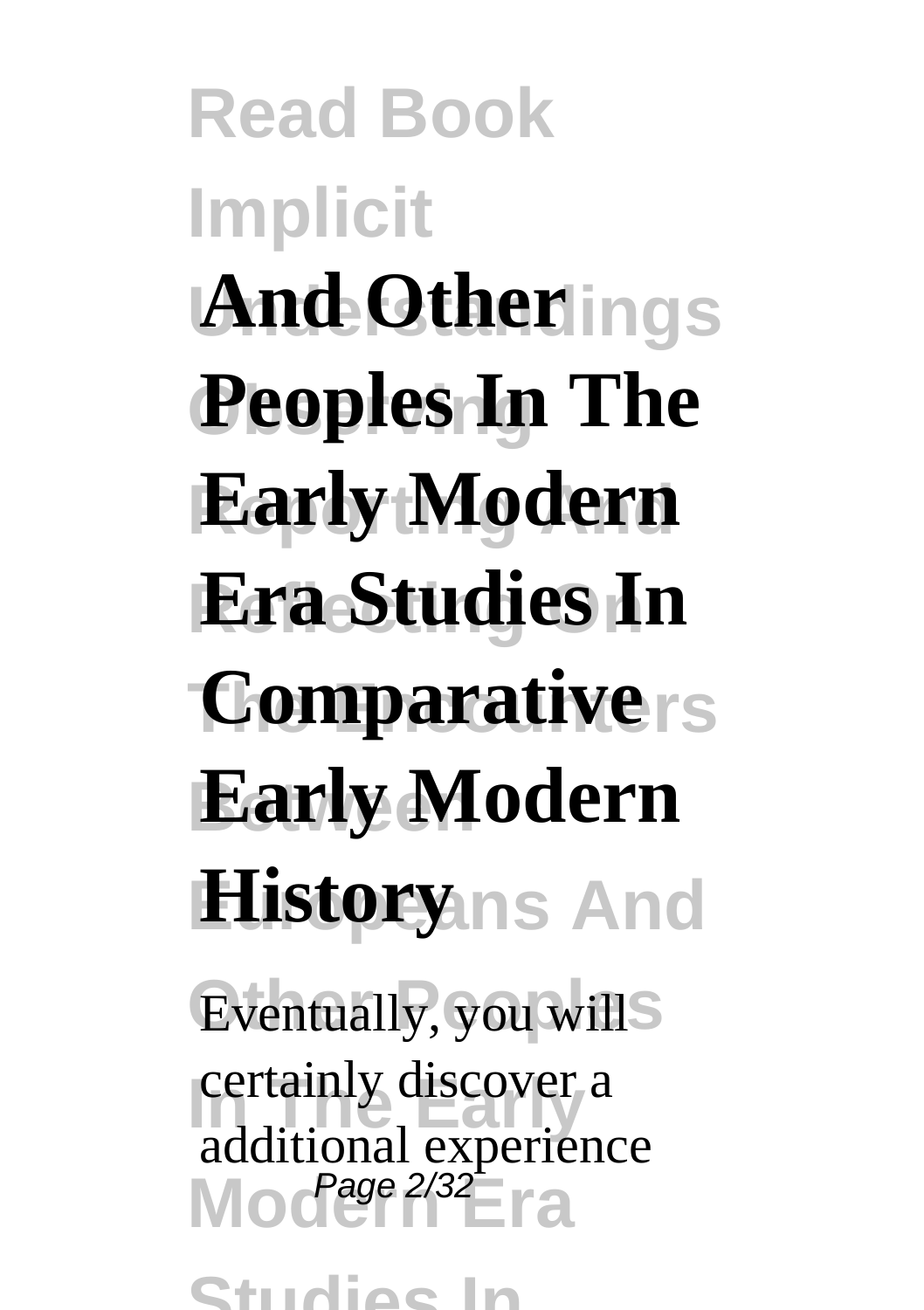and triumph by clings spending more cash. yet which: pair or you put to acquire those every needs in imitation of rs **Between** cash? Why don't you attempt to acquire<sup>4</sup> no something basic in the something that will lead you to comprehend even more in relation to the **Comparative** when? pull off you put having significantly beginning? That's Page 3/32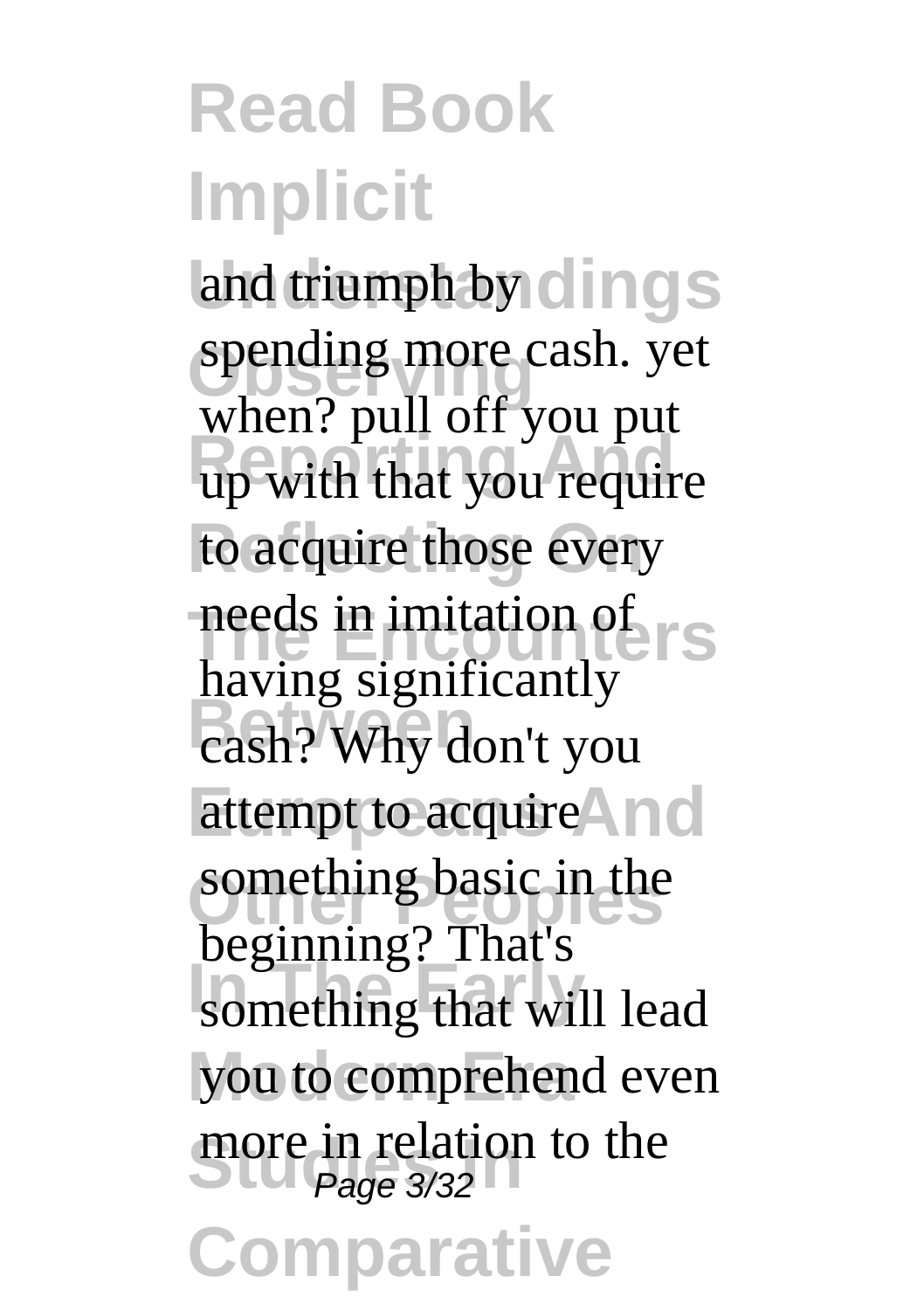globe, experience, some places, subsequent to a lot more? **No. 4 a** lot more? **No. 4 a Reflecting On** history, amusement, and

It is your no question **Between** is an *Between* midst of guides you no could enjoy now is **Inderstandings observing reporting** and reflecting on the **Comparative** own period to affect **implicit**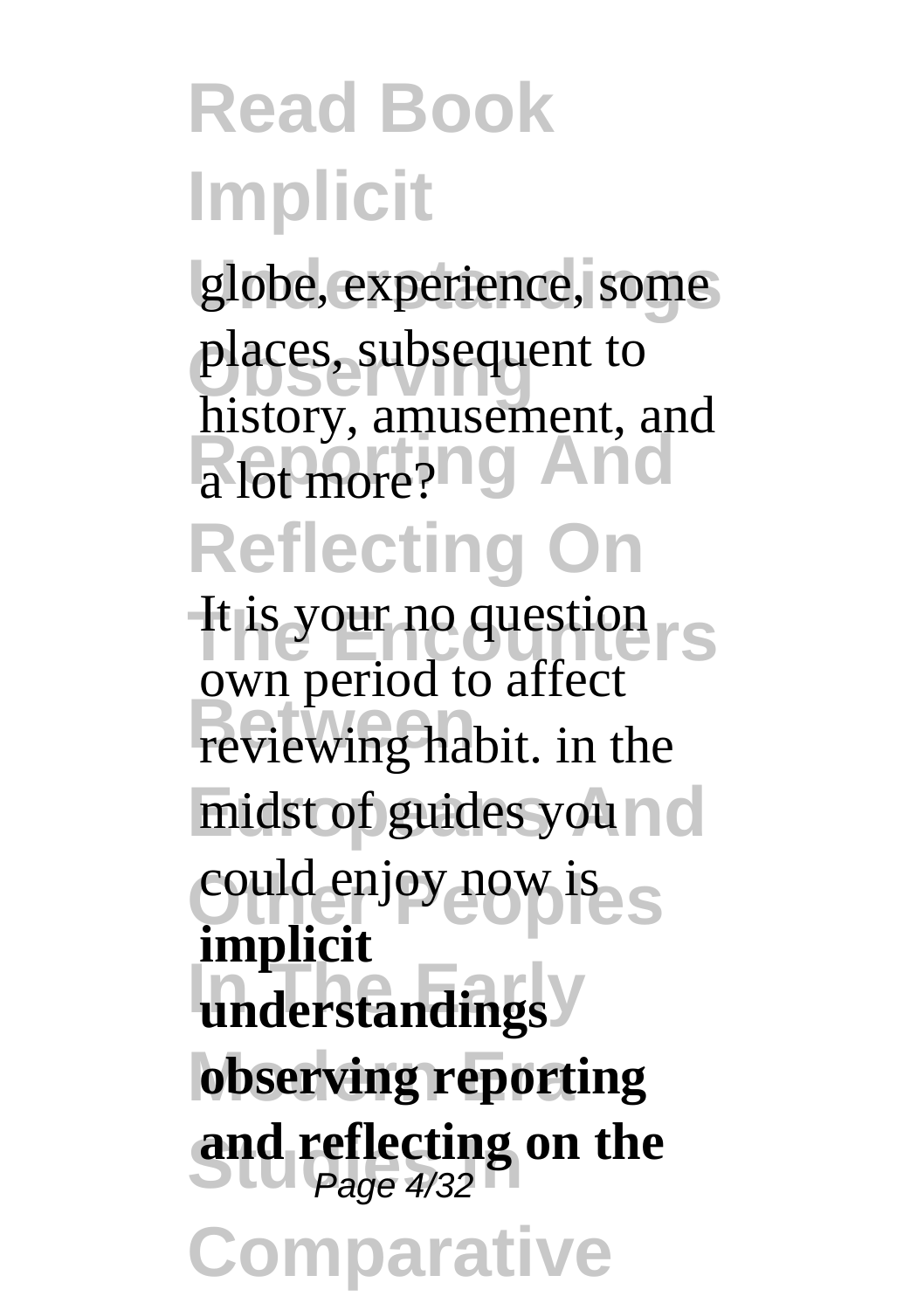**encounters betweenS europeans and other Reporting And modern era studies in comparative early** modern history below. **peoples in the early**

 $\partial$ *bjective*<sup>e</sup>

*Documentation \u0026* 

**Reporting** eoples Intention and Wholeh<br> **in Jungian Analysis** with Lisa Marchiano **Byslexia diagnosis, Comparative** Intuition and Wholeness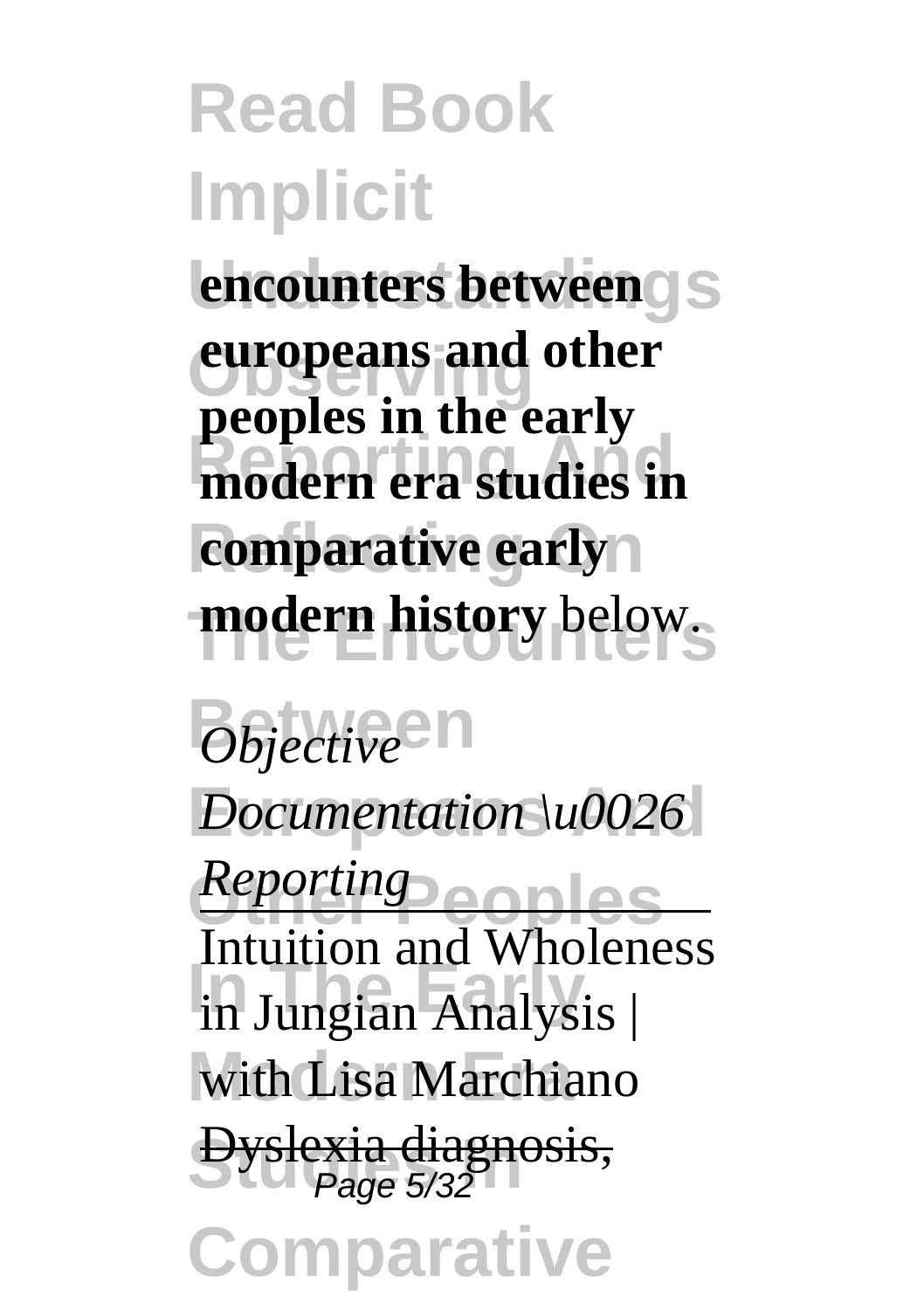**Read Book Implicit** scientificstandings understandings, and **What Is The Difference Between a High-On Context and Low-ters Sherlock Holmes Novel: The Hound of the And** Baskervilles Audiobook **Part 1 - Braun Clarke** \u0026 Hayfield Space, Time and History: Jesus<br>Page 6/32 **Comparative** belief in a flat Earth Context Culture? A **Thematic Analysis**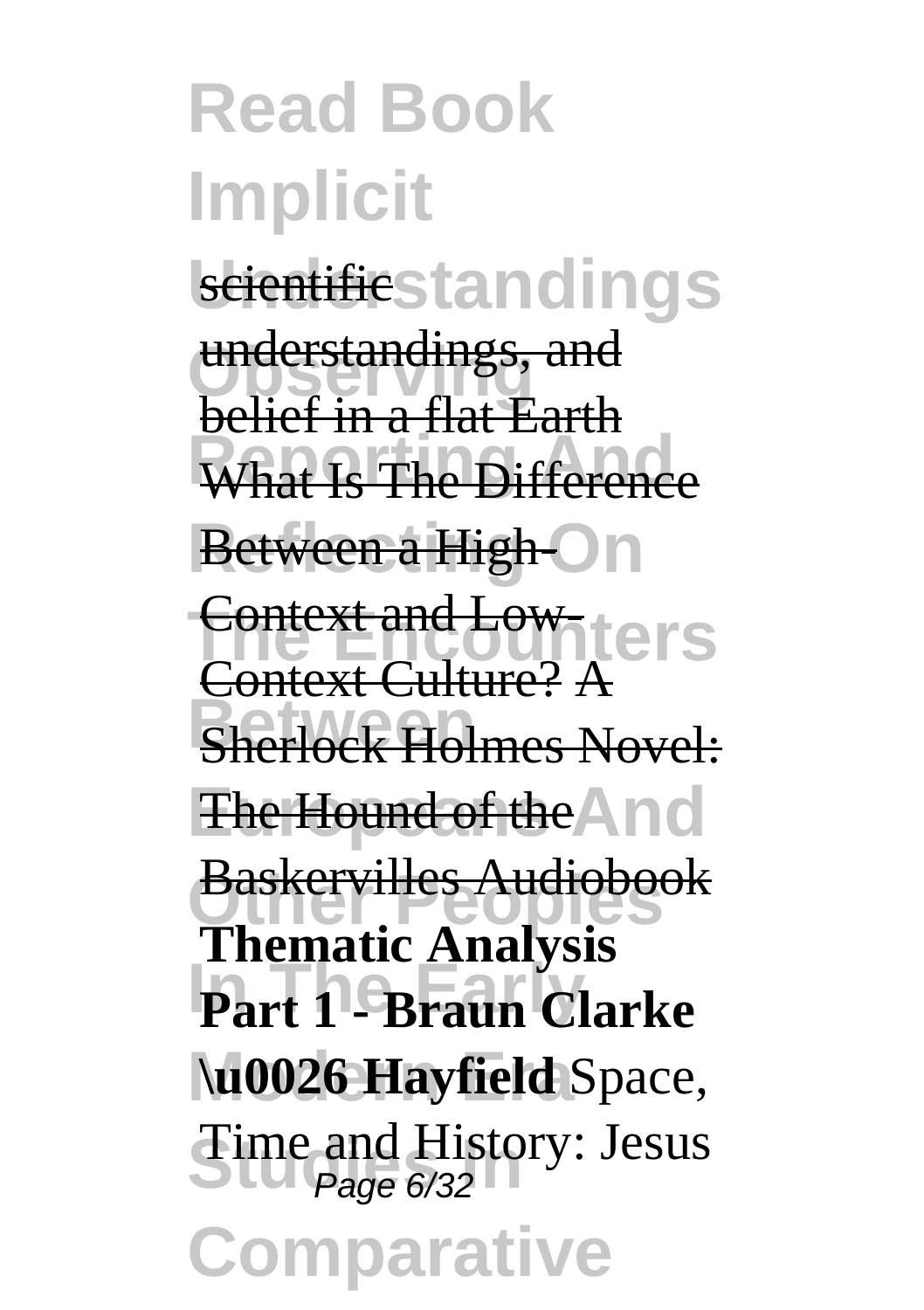and the Challenge of **S** God: Featuring N.T. *Measuring, \u0026* **Reflecting On** *Reducing, C++'s* Accidental Complexity -**Between** *2020* **Ecocriticism: Literary Studies in an** Age of Environmental **Series** *Air Power* **Modern Era** *1914-2019 - How to Fule the Sky* **NYU**<br>*Page 7/32* **Comparative** Wright *Empirically Herb Sutter - CppCon* **Crisis - NRES Seminar** Page 7/32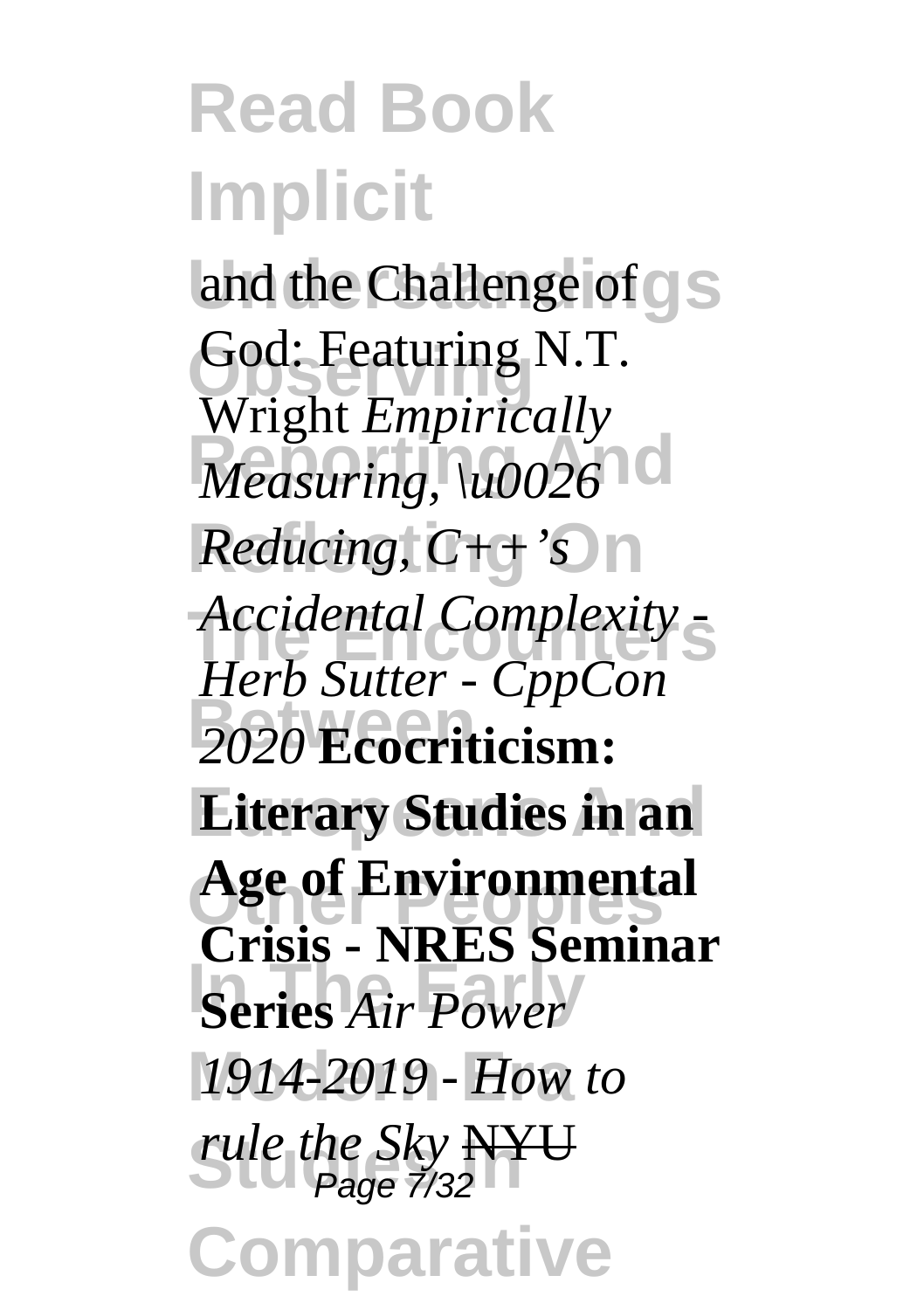**Read Book Implicit Stern's "Intandings Conversation with Lord**<br>Moravy King factoring **Reporting And** Michael Sandel" *EMMA* **Reflecting On** *Audiobook by Jane* Austen | Full Audio<sub>ers</sub> **Between** *Part 1 of 2* **When God Talks Back | Tanya** | C  $L$ uhrmann <sub>|</sub><br> **Luhrmann** |<br> **Luhrmann** |<br> **Luhrmann** | *Fitzgerald, \"The*  $E\nu$ *angelicals\" Implied* main ideas and a<br>Page 8/32 **Comparative** Mervyn King featuring *book with Subtitles |* **TEDxStanford** *Frances* Page 8/32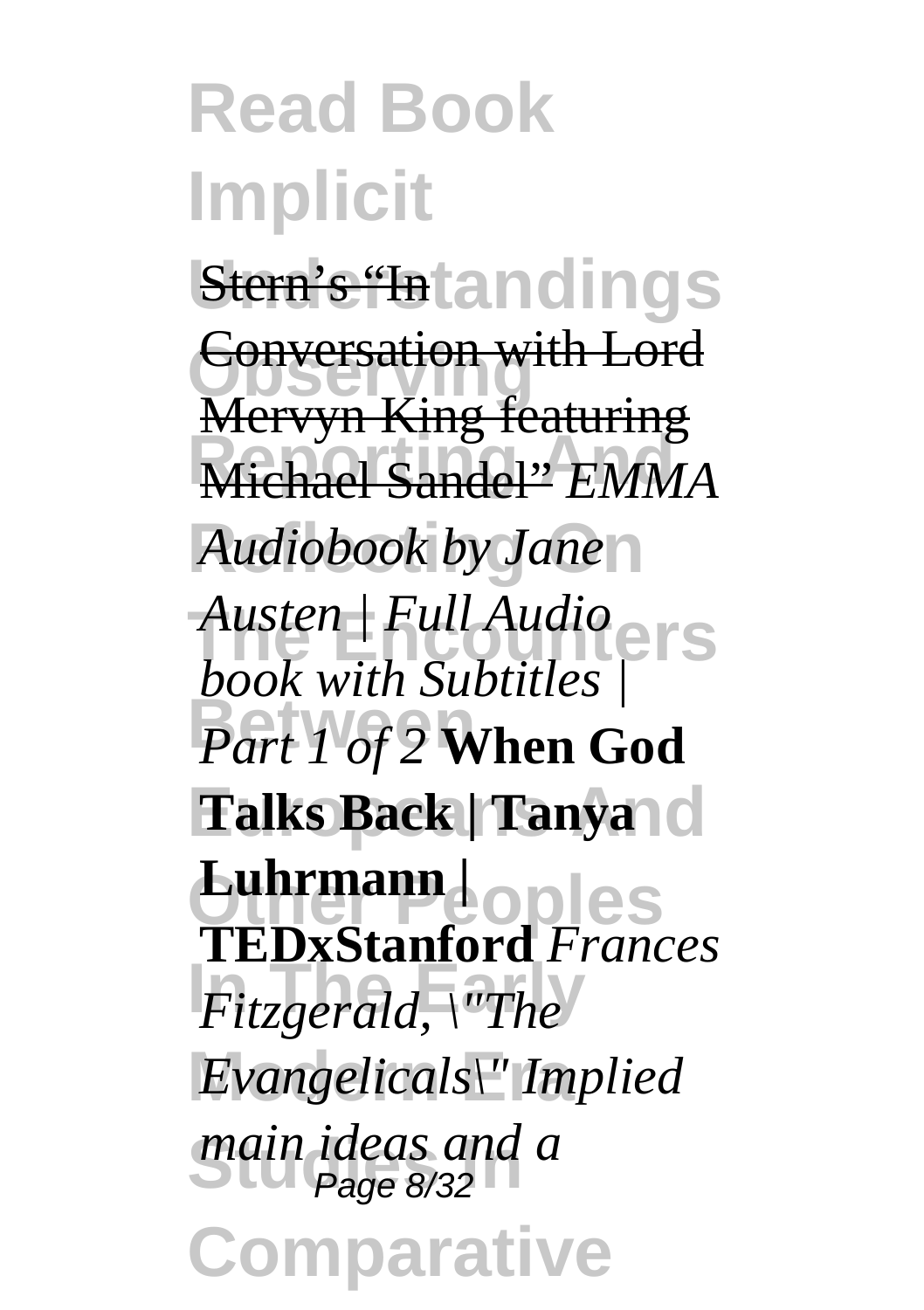*reading strategy to*<sup>10</sup>S *figure them out* **Reporting And** type of bias?Analyzing an author's purpose | **Reading | Khan** unters **Between** *\u0026 Implicit Memory* **Implicit Bias -- how it d** effects us and how we **Funchess** | **arly TEDxFlourCity Claims,** Are babies born with a Academy *Explicit* push through | Melanie

Reasons, and Evidence

**Comparative**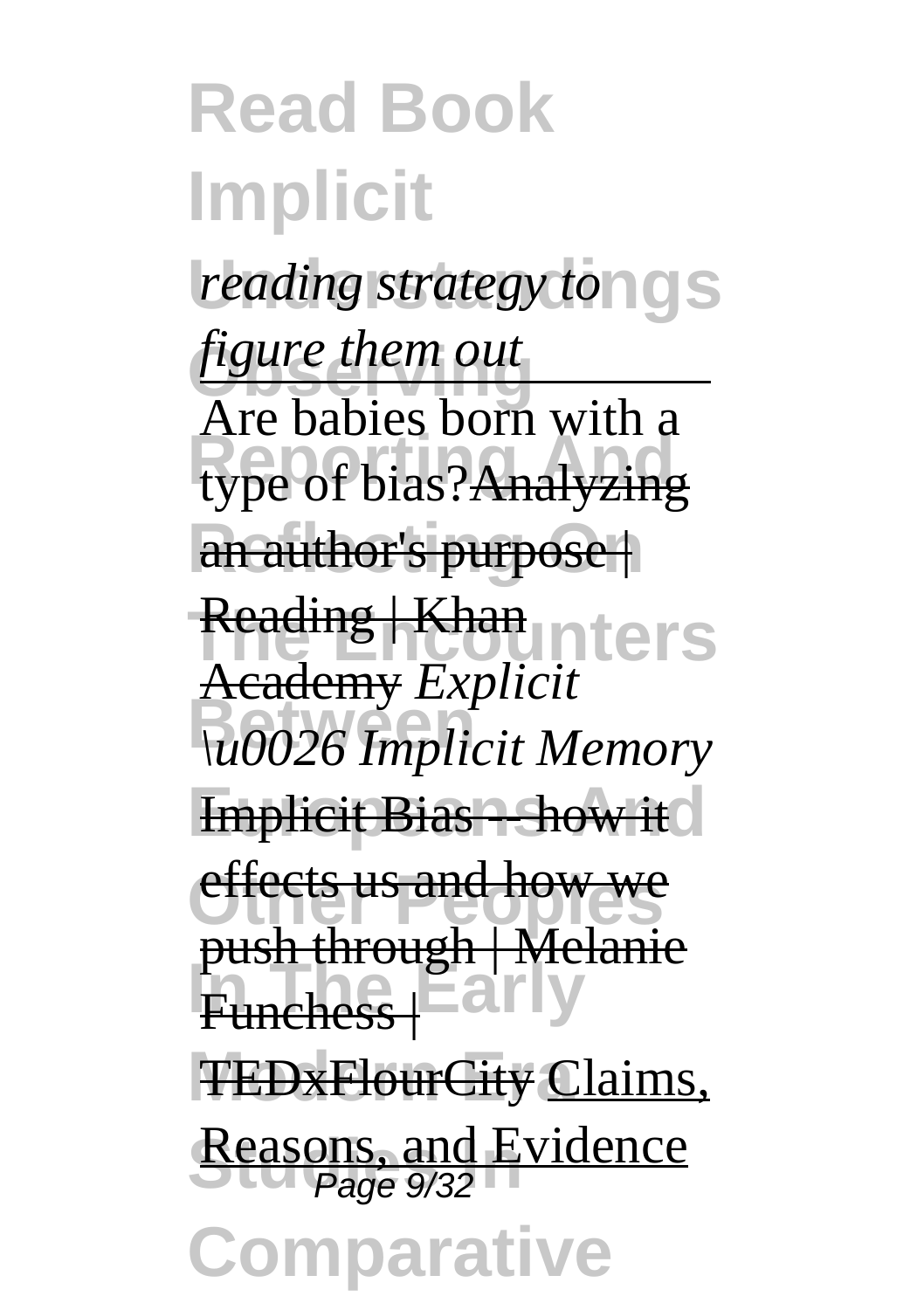**Noam Chomsky +** $\log$ **Conversations with Reporting And** *headscarf mean to you?* **Reflecting On** *| Yassmin Abdel-Magied* **The Encounters** *| TEDxSouthBank* **Between Lecture by Jon Elster Lee 15: An Overview of** Mixed Methods ples **188 w/ Dave Berke: USMC TACTICS PT.2: Every Moment is**<br>Page 10/32 **Comparative History** *What does my* **Emotions in History: A** Research Jocko Podcast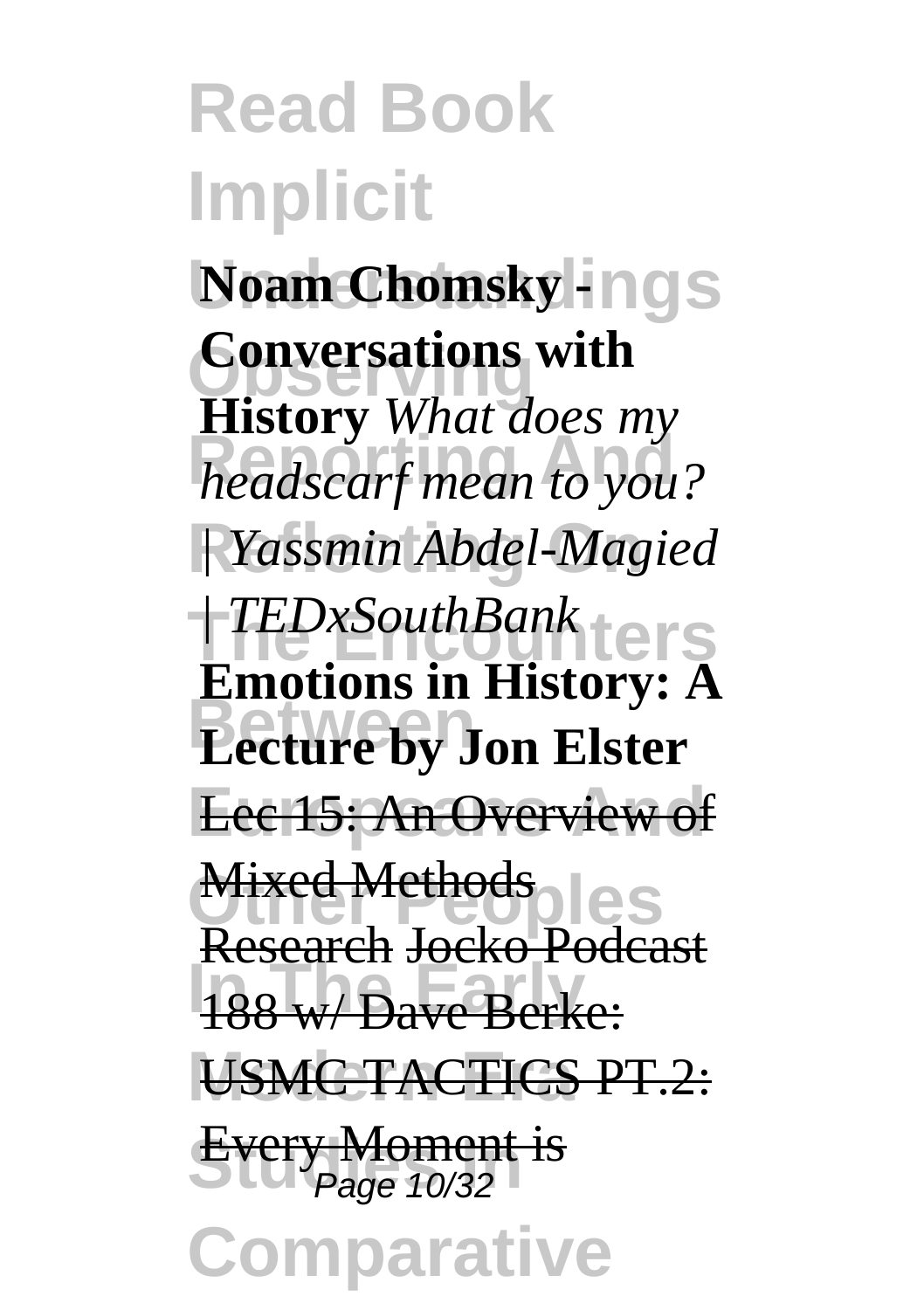#### **Read Book Implicit Important Anti-bias** *OS* **lessons help REPORTING AND THE Everyday Bias: On Hentifying and inters Between** Judgments | Howard **Ross | Talks at Google** The 2019 Holberg **International Property Refusing Race and** Salvaging the Human\" **preschoolers hold up a** Navigating Unconscious Lecture by Paul GIlroy:

**nparati**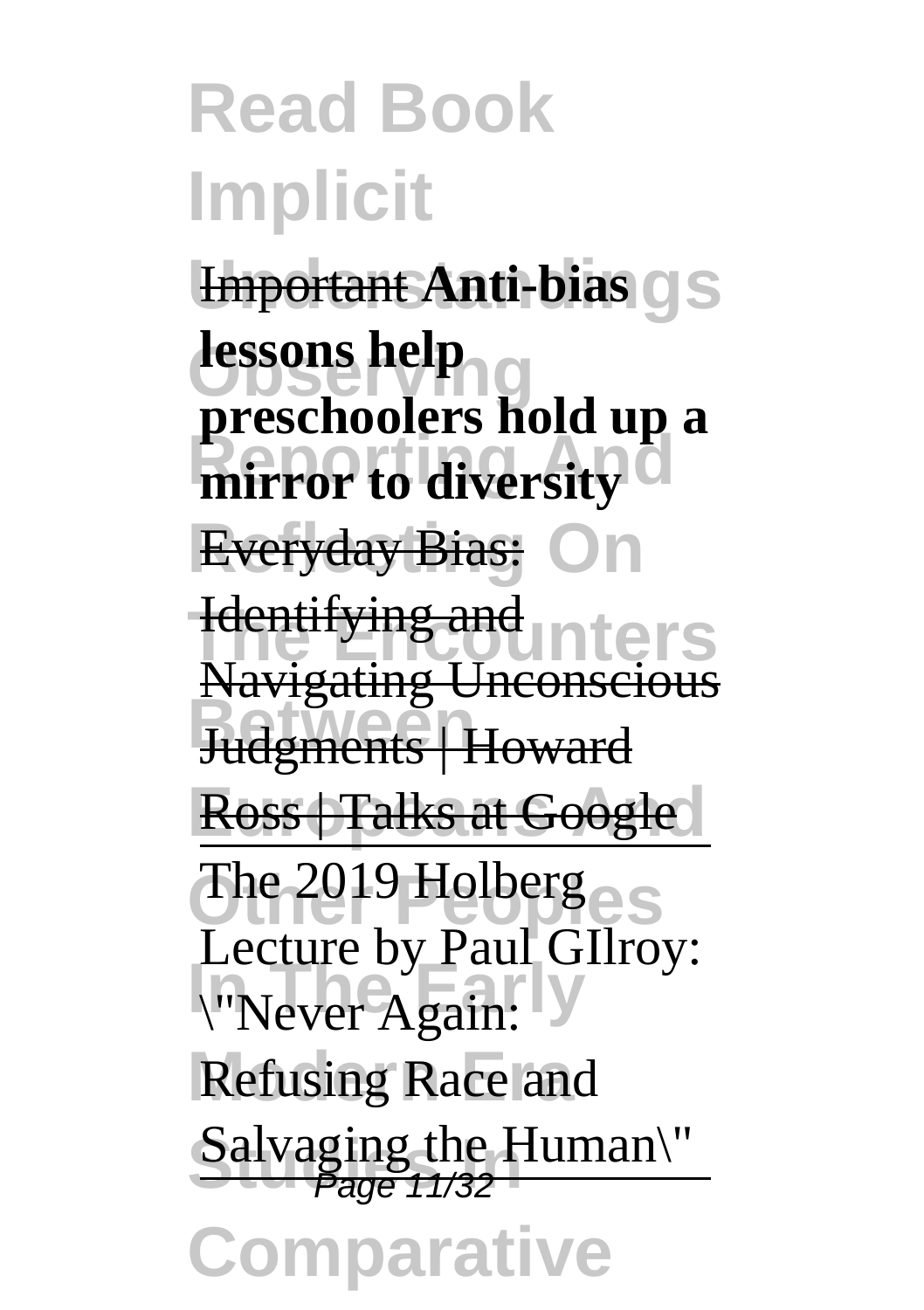**Read Book Implicit** Autism \u0026 Society: What's so HARD About **English - Board of Education Meeting -**November 4, 2020<sub>ters</sub> **Between Understandings Observing Reporting** er Peoples **Inderstandings: Observing, Reporting** and Reflecting on the **Comparative** Being Autistic? **Implicit And** Implicit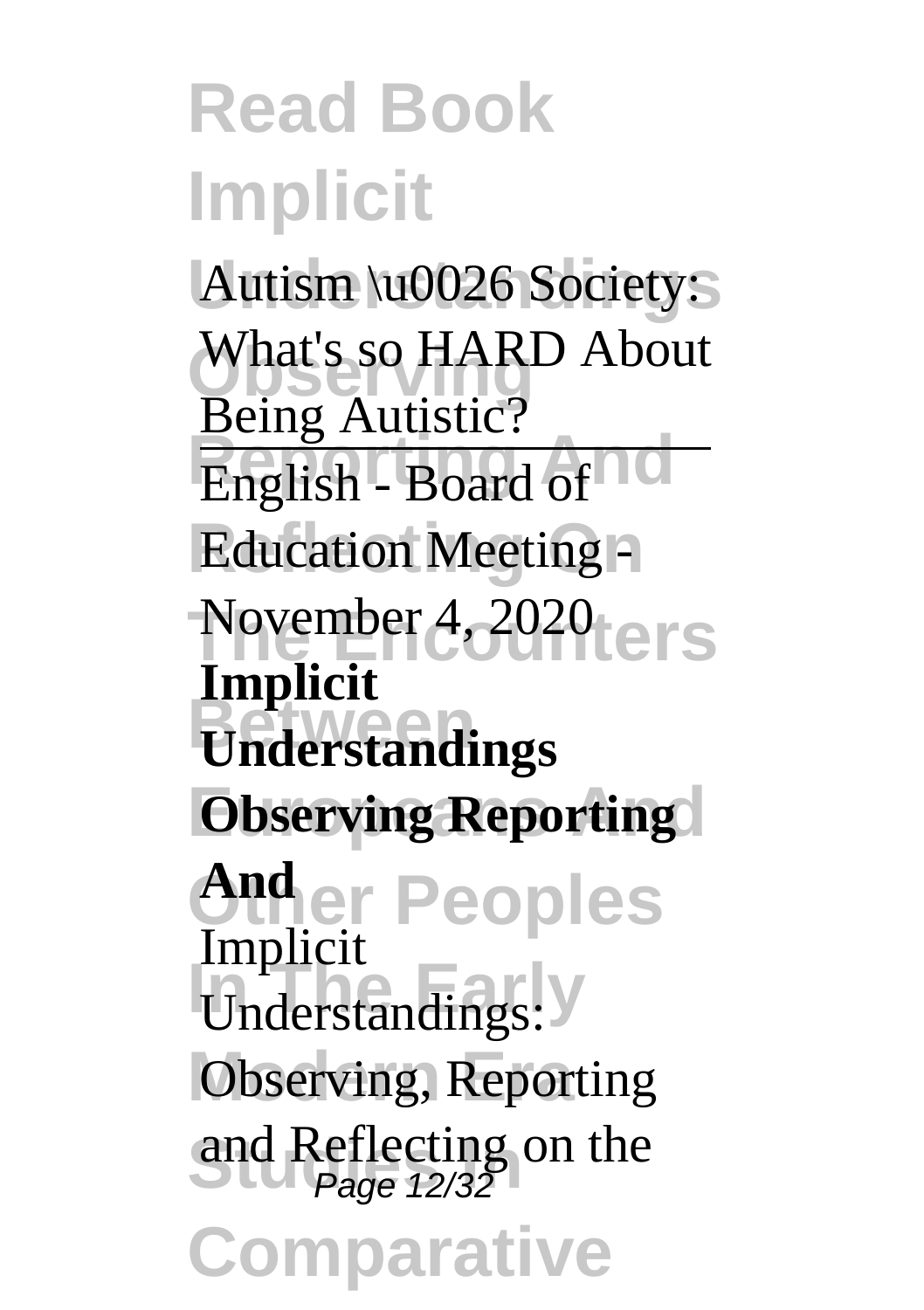**Encounters between C** S Europeans and Other **Represent and Earthly**<br> **Modern Era (Studies in Comparative Early** n Modern History)<br> **Production**<br>
26<br>
<u>Contact</u> 1995. Note: This item is eligible for click and c collect. Details.<sub>ples</sub> Peoples in the Early Paperback – 26 Jan.

**Implicit** Early **Understandings: Subserving, Reporting Comparative**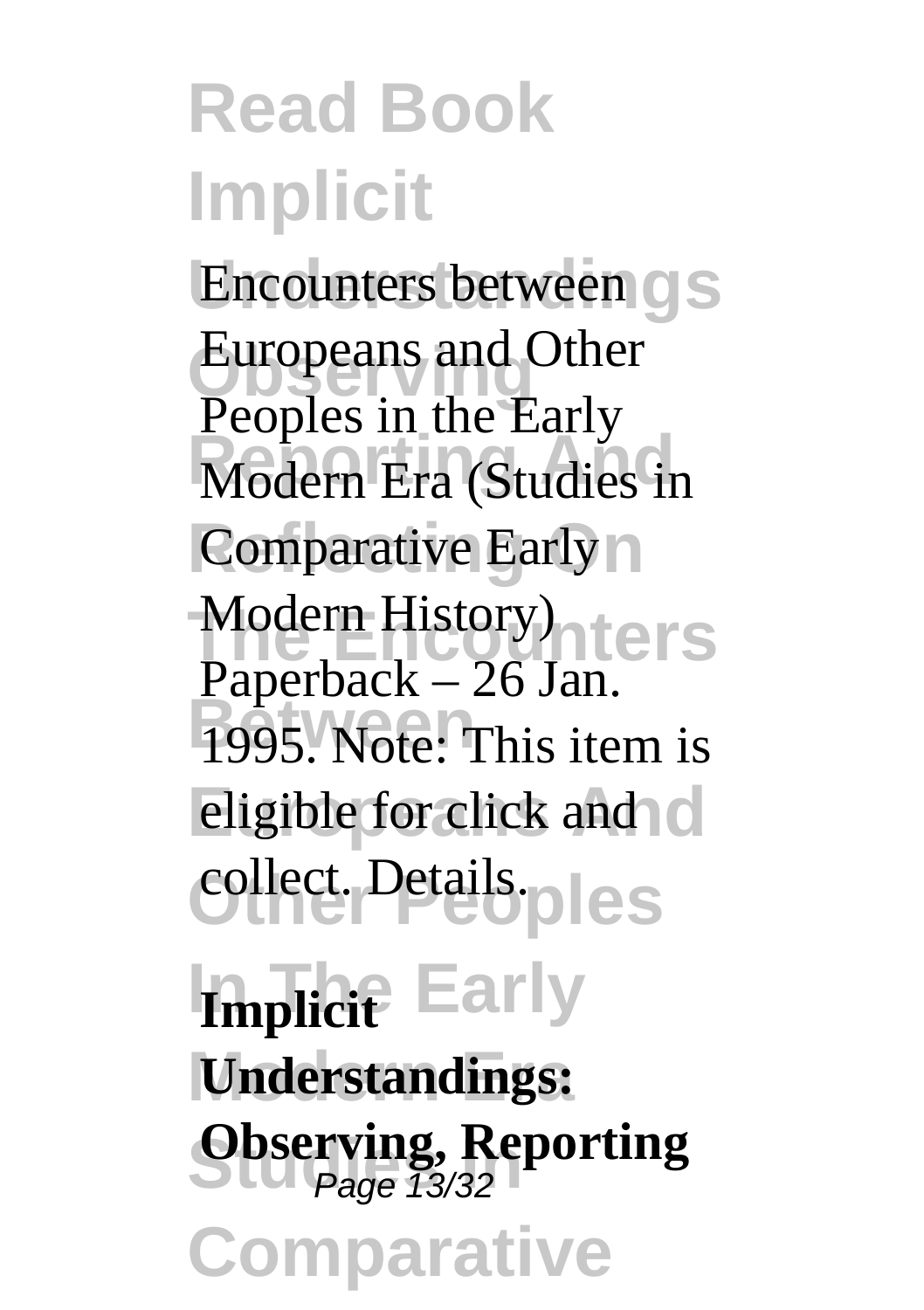**Read Book Implicit landderstandings Implicitying Chaerstandings:**<br>Observing, Reporting **Reflecting On** and Reflecting on the Encounters Between **Between** Peoples in the Early Modern Era. Implicit c Understandings. : World-**In The Early Implicit**<sup>n</sup> Era **Studies In Understandings:** Page 14/32**nparati** Understandings: Europeans and Other wide in scope, this...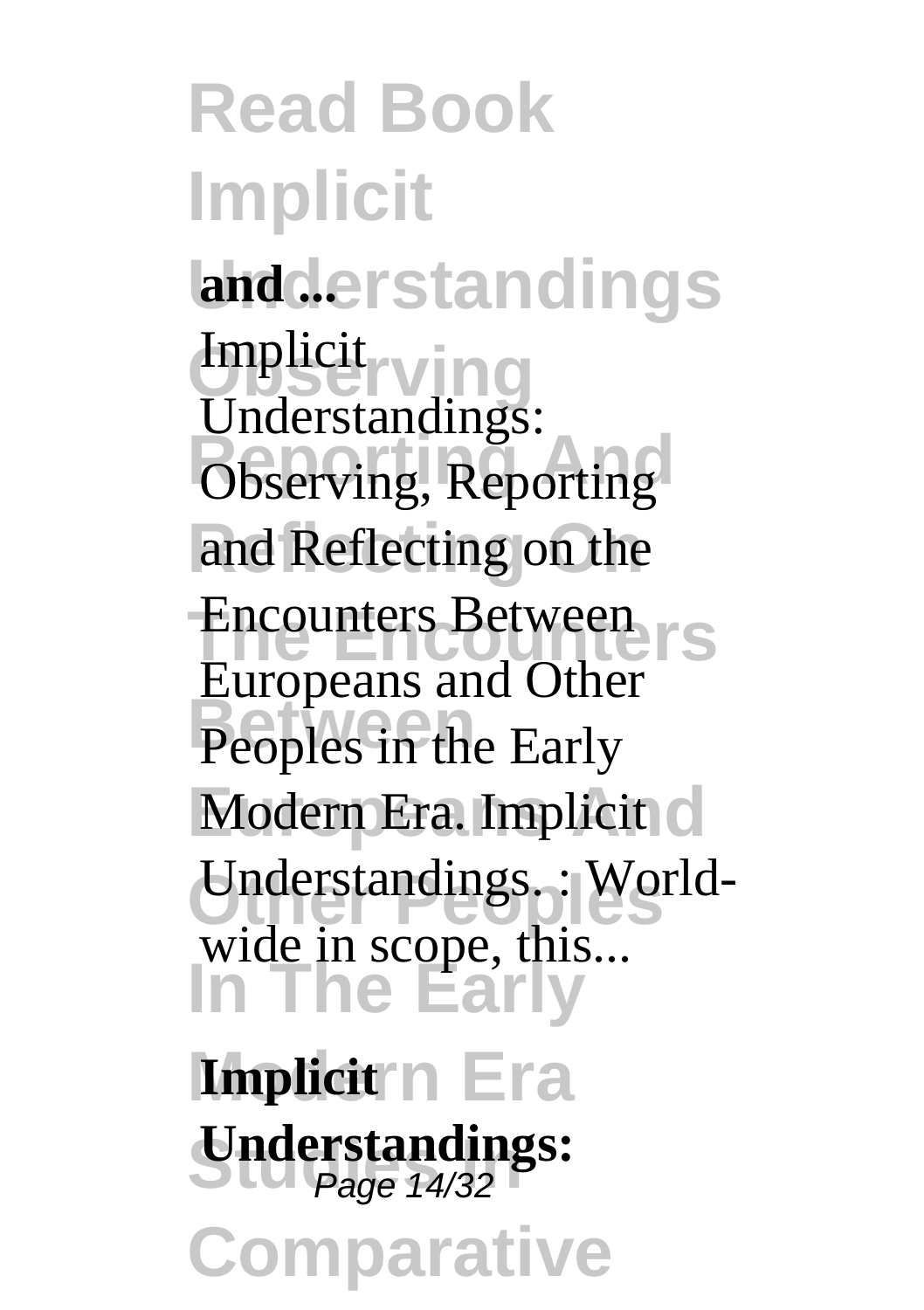**Read Book Implicit Observing, Reportings and** serving **Examples** Understandings: **And Observing, Reporting** and Reflecting on the <sub>S</sub> **Between** Europeans and Other Peoples in the Early no Modern Era. This les the work of twenty scholars who have tried to examine the nature of<br>
Page 15/32 **Comparative** Implicit Encounters Between volume brings together Page 15/32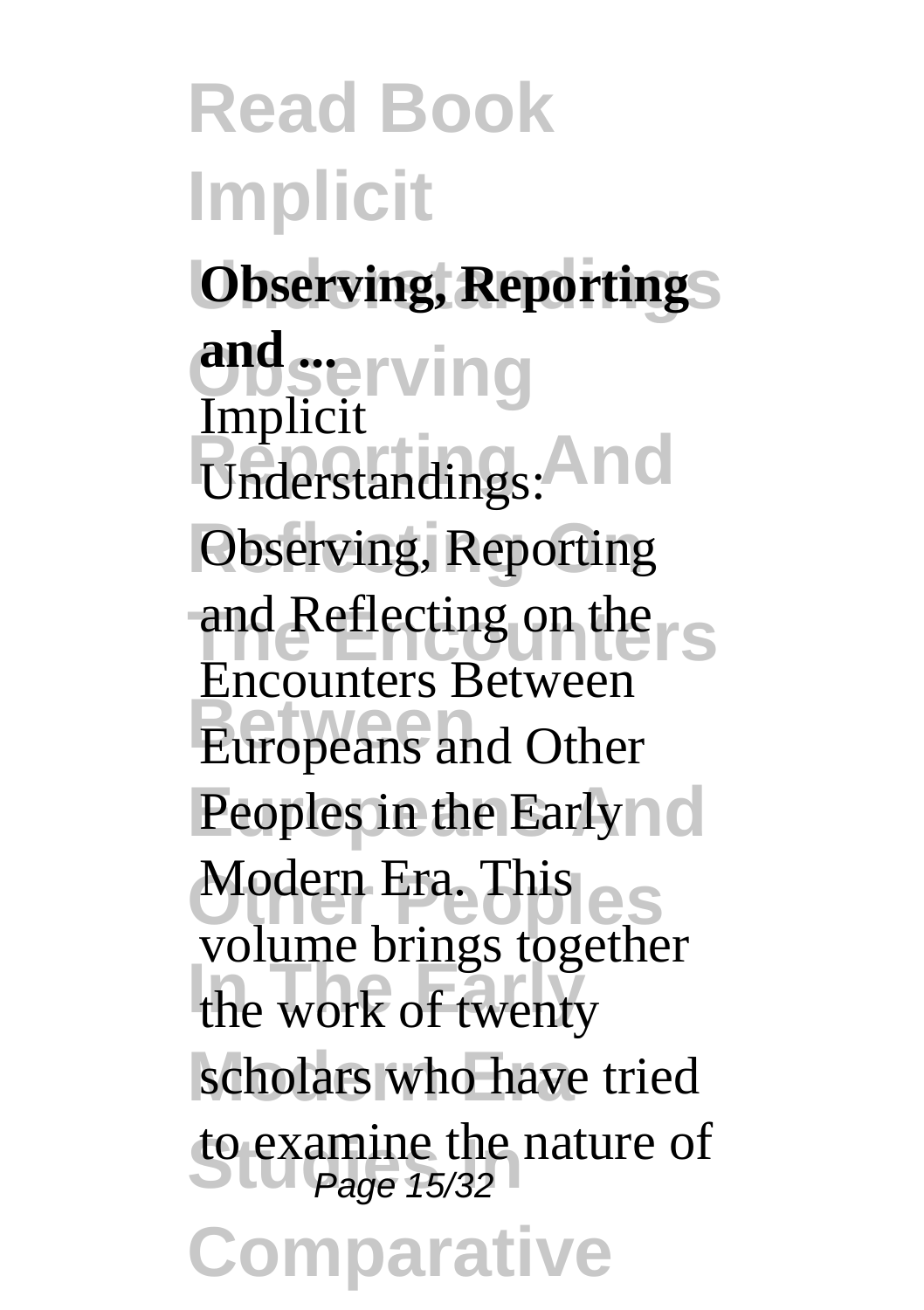the encounter between S Europeans and the other from roughly 1450 to 1800, the Early Modern **The Encounters** peoples of the world

#### **Between**

**Understandings:** And **Other Peoples Observing, Reporting Implicite** Early **Understandings:** Observing, Reporting **Comparative and ...**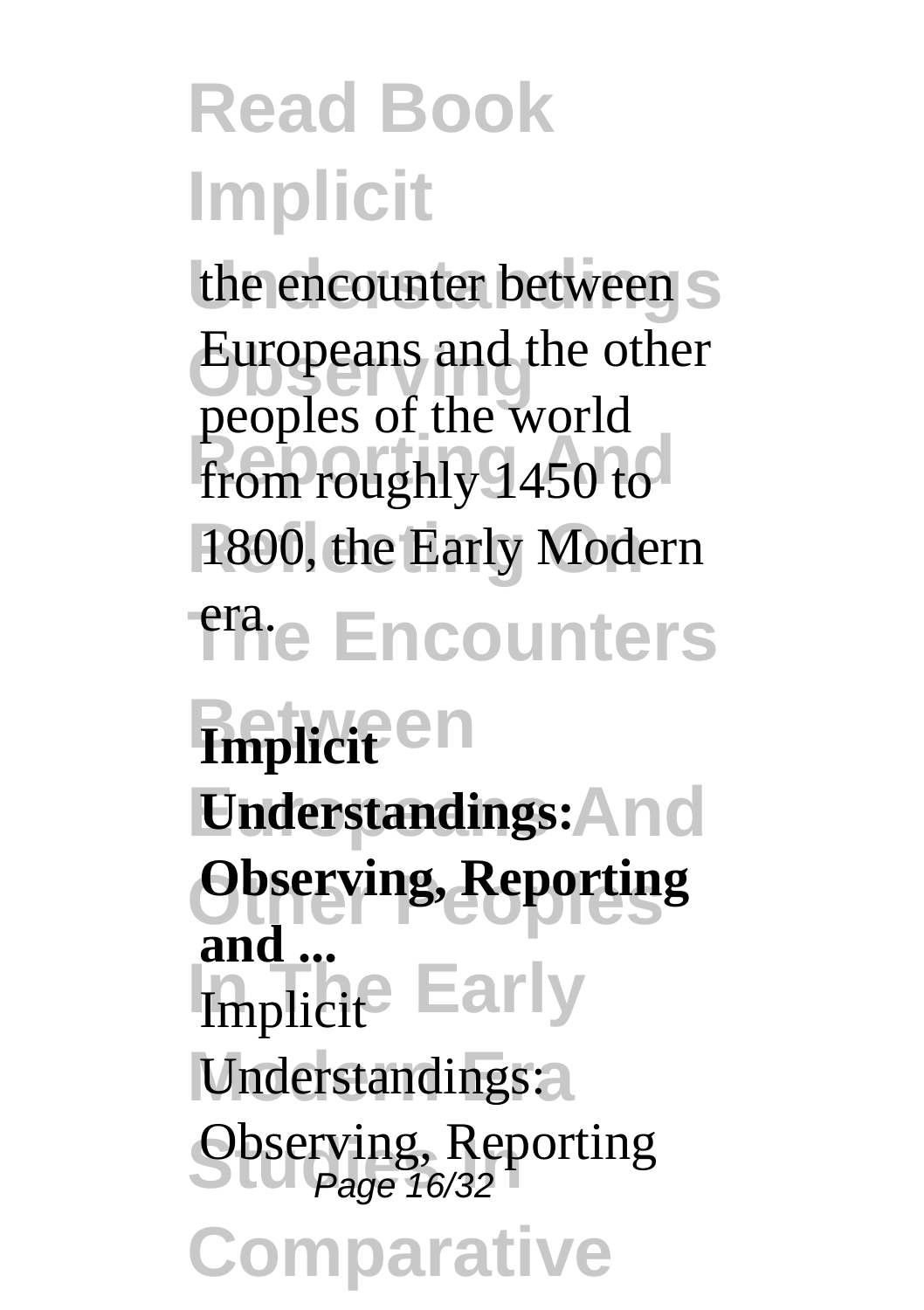and Reflecting on the **Encounters between Reports and Street Modern Era (Studies in Comparative Early**<br>
Modes Uist Early Lers **Between** Edited By Stuart B. **Schwartzeans And Other Peoples In The Early UNDERSTANDINGS Observing, Reporting, and ...**<br>Page 17/32 **Comparative** Europeans and Other Modern History) by **IMPLICIT**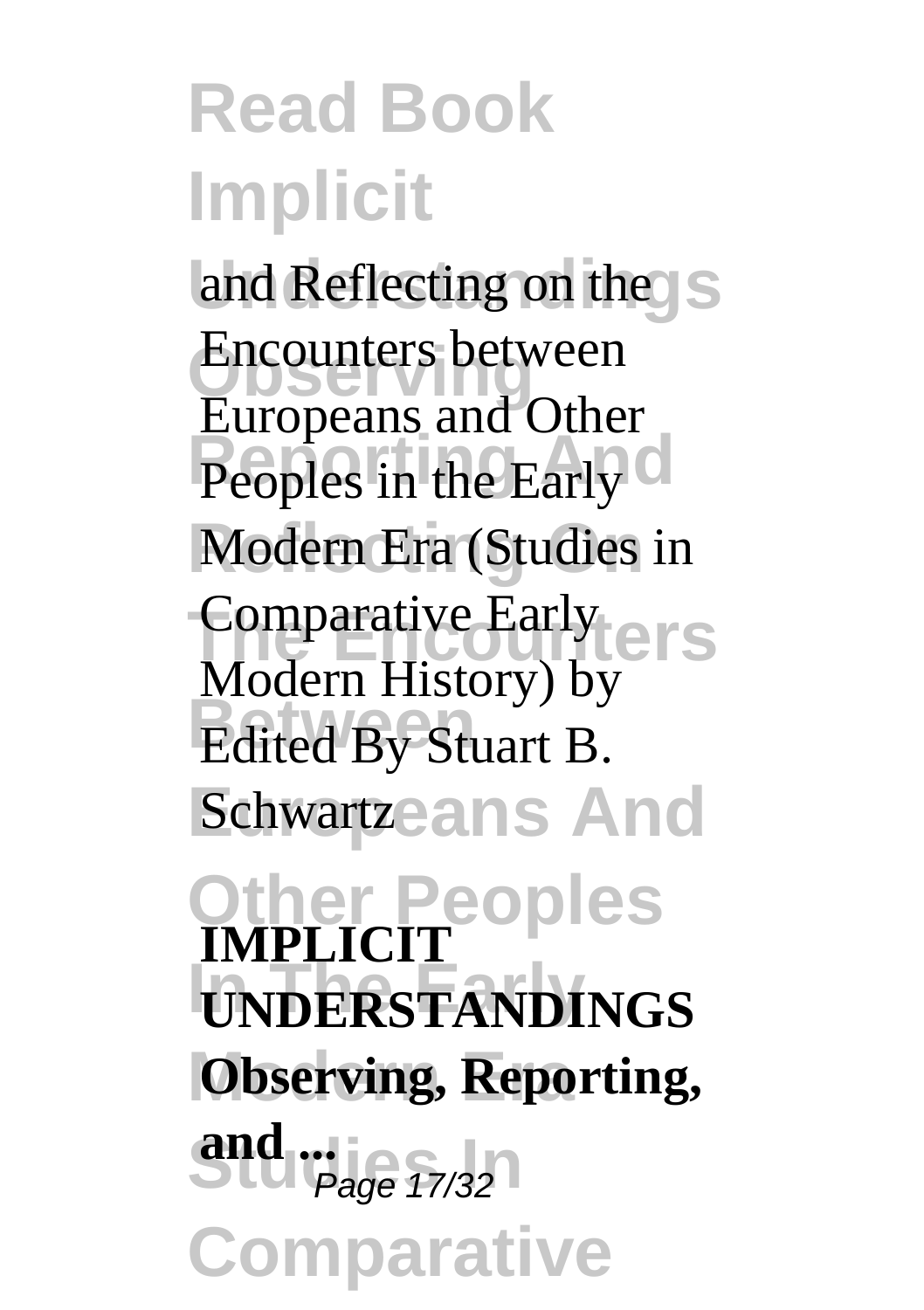**Read Book Implicit Unplicitstandings Observing** Understandings: and Reflecting on the **Encounters Between** Europeans and Other<br> **Europeans Between** Modern Era. **Europeans And Other Peoples Observing, Reporting** and dern Era **Implicit**<br>Page 18/32 **Comparative** Observing, Reporting Peoples in the Early **Implicit Understandings:**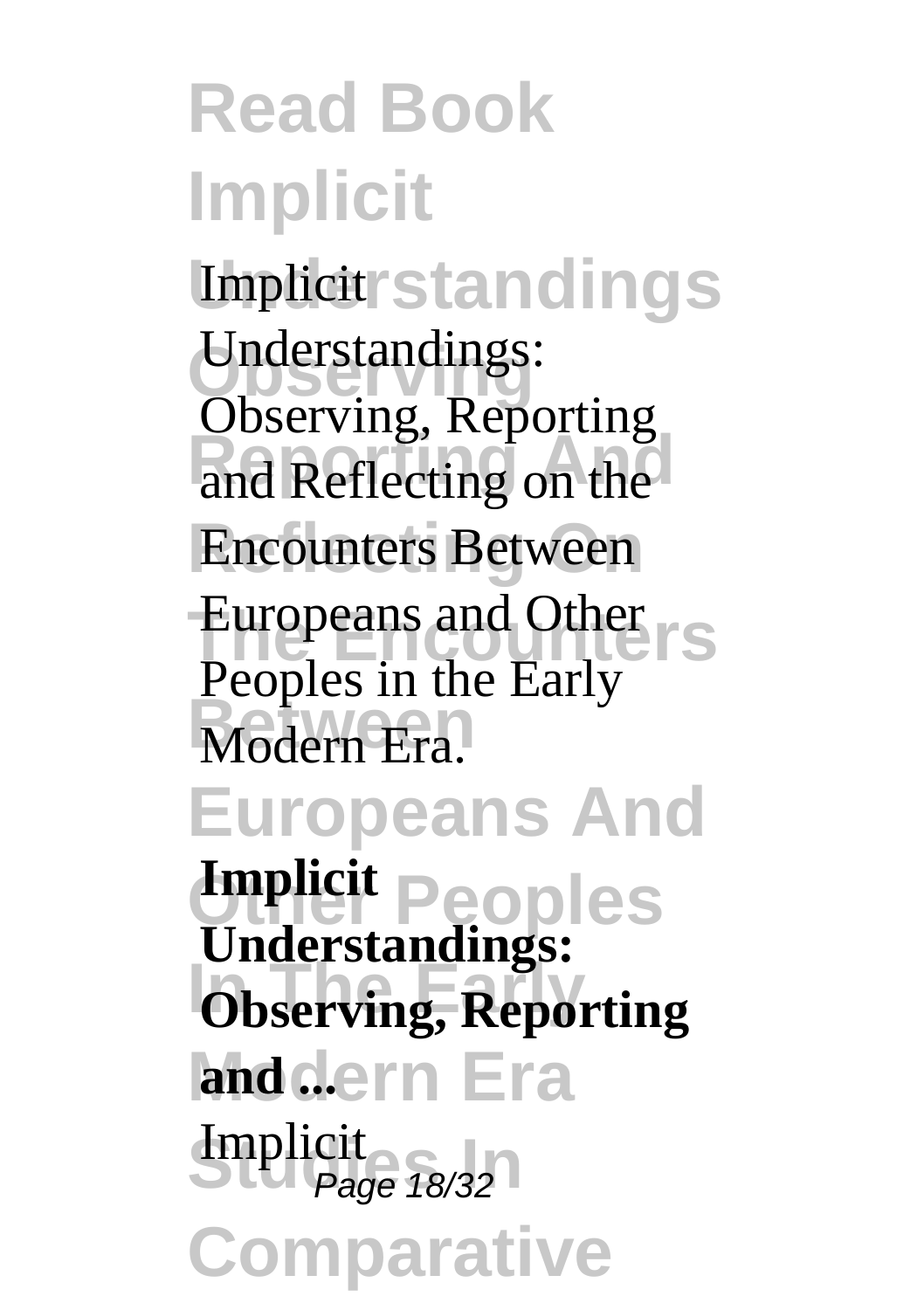**Understandings** Understandings: **Observing** Observing, Reporting **Encounters between Europeans and Other** Peoples in the Early **Between**<br> **Between**Comparative Early Modern History). And Cambridge University Paperback. Good.... **Modern Era Implicit**<br>Page 19/32 **Comparative** and Reflecting on the Modern Era (Studies in Press, 1994-11-25. Page 19/32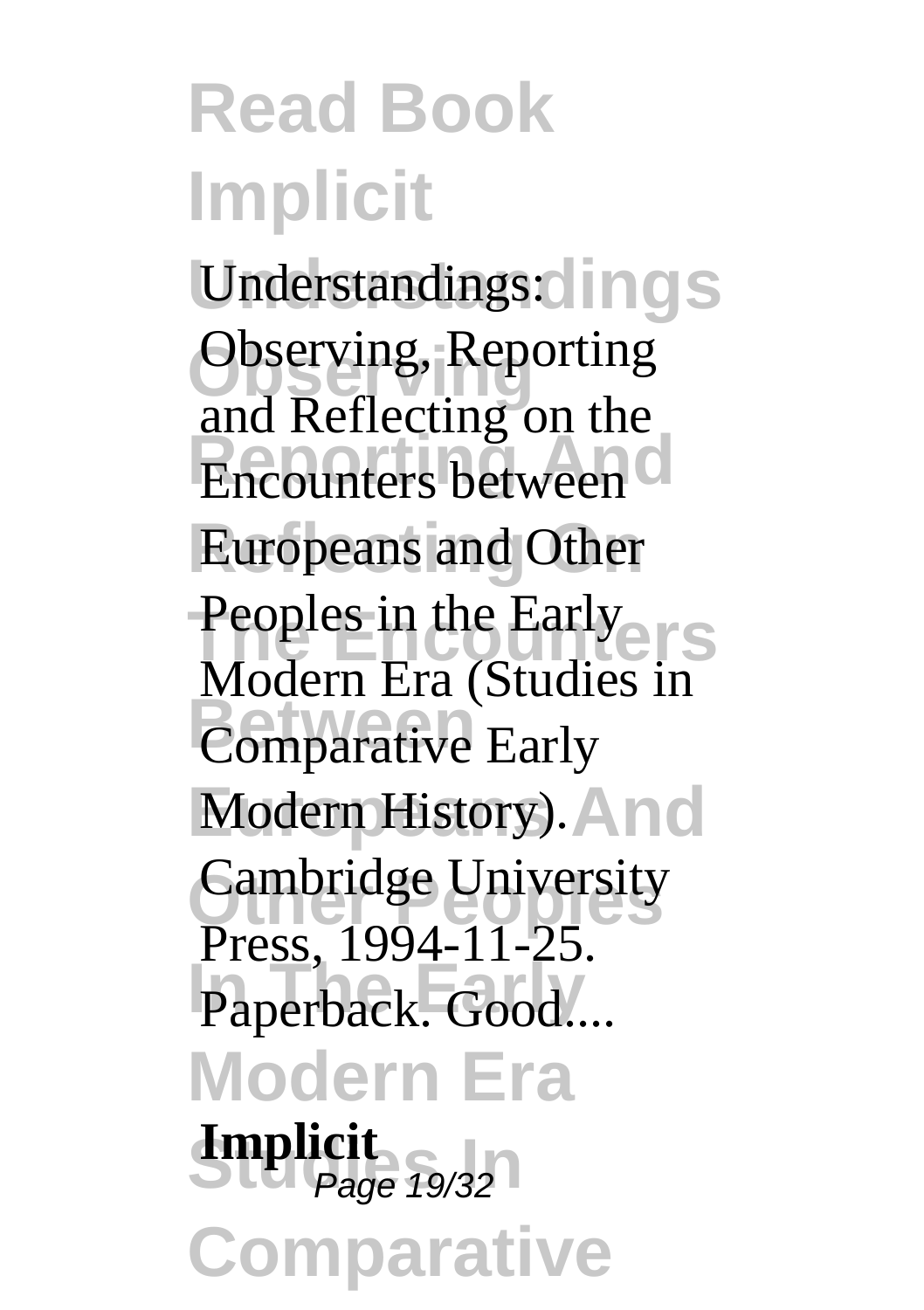**Understandings Understandings: Observing Observing, Reporting** Implicit Understandings **and ...**

: Observing, Reporting and Reflecting on the <sub>S</sub> **Between** Europeans and Other Peoples in the Early no Modern Era<sub>e Oples</sub> Encounters between

**Implicit** Early **Understandings: Subserving, Reporting Comparative**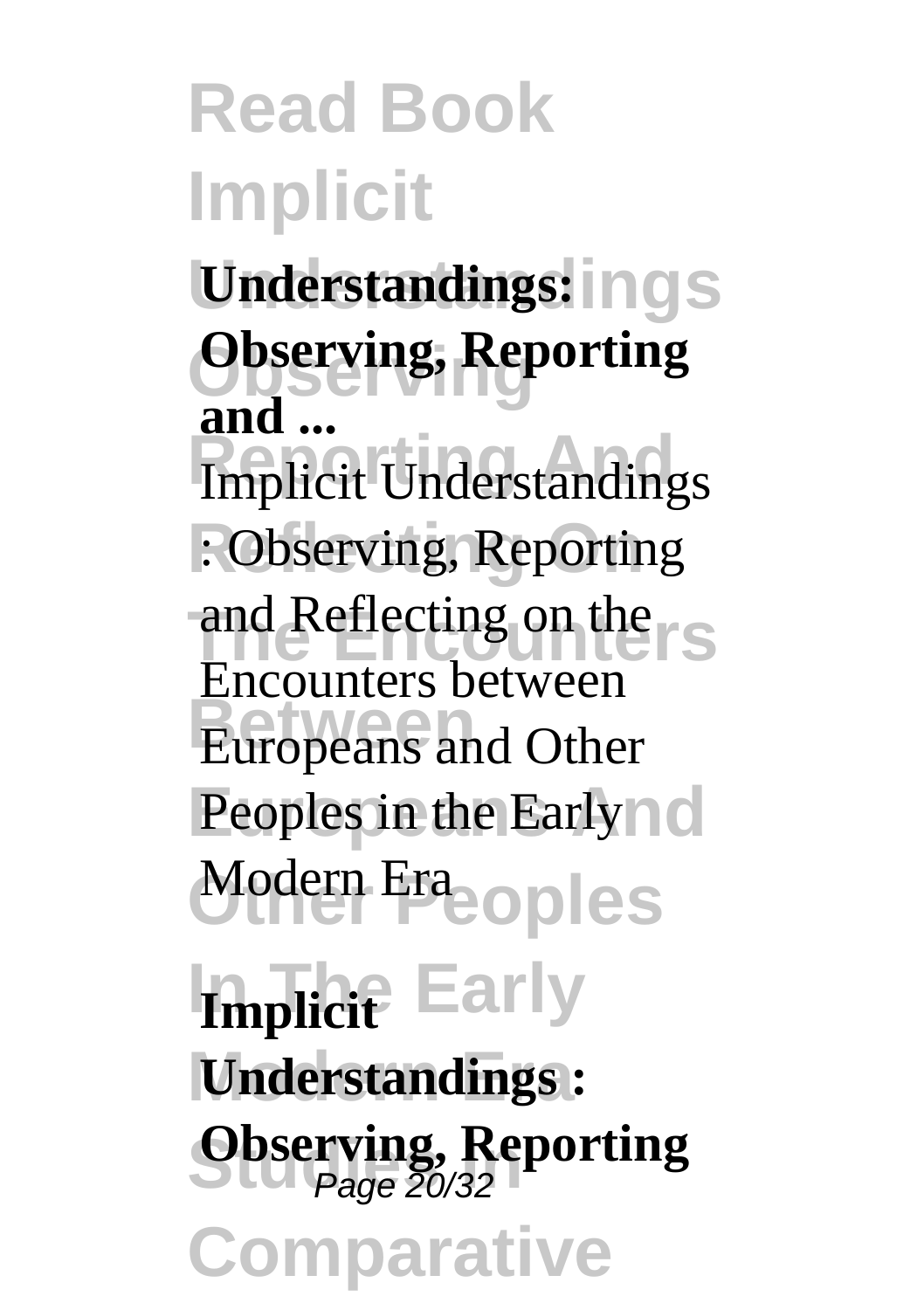**Read Book Implicit landderstandings Observing** All about Implicit **Chaerstandings:**<br>Observing, Reporting **Reflecting On** and Reflecting on the Encounters between **Between** Peoples in the Early **Modern Era (Studies in Comparative Early In The Early** LibraryThing is a cataloging and social<br>Page 21/32 **Comparative** Understandings: Europeans and Other Modern History) by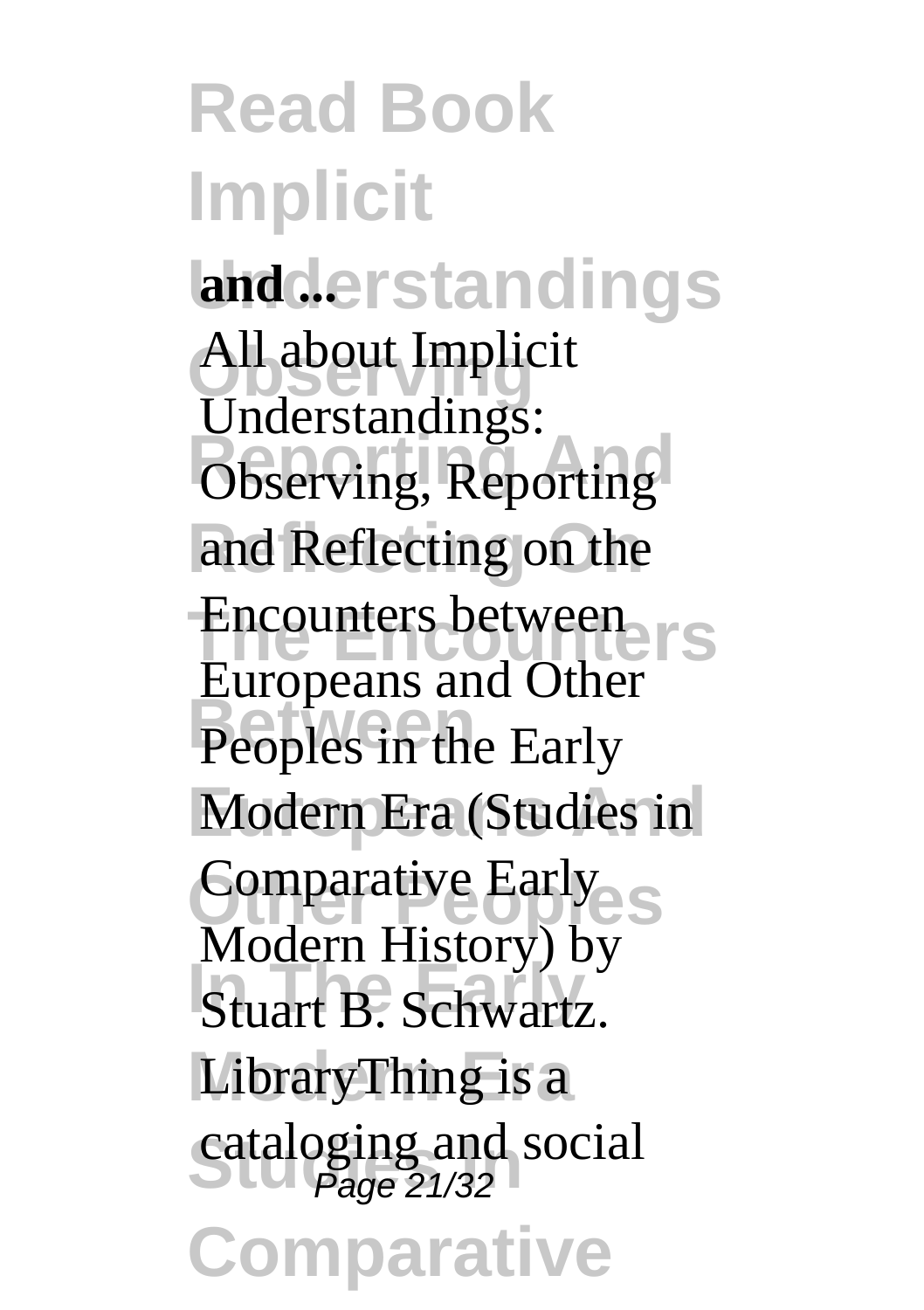# **Read Book Implicit** networking site for **ngs** booklovers in g

**Reporting And Implicit Understandings: Observing, Reporting Emplicit understandings.** : observing, reporting, c and reflecting on the **Europeans and other** peoples in the early modern era. edited by<br>Page 22/32 **Comparative and ...** encounters between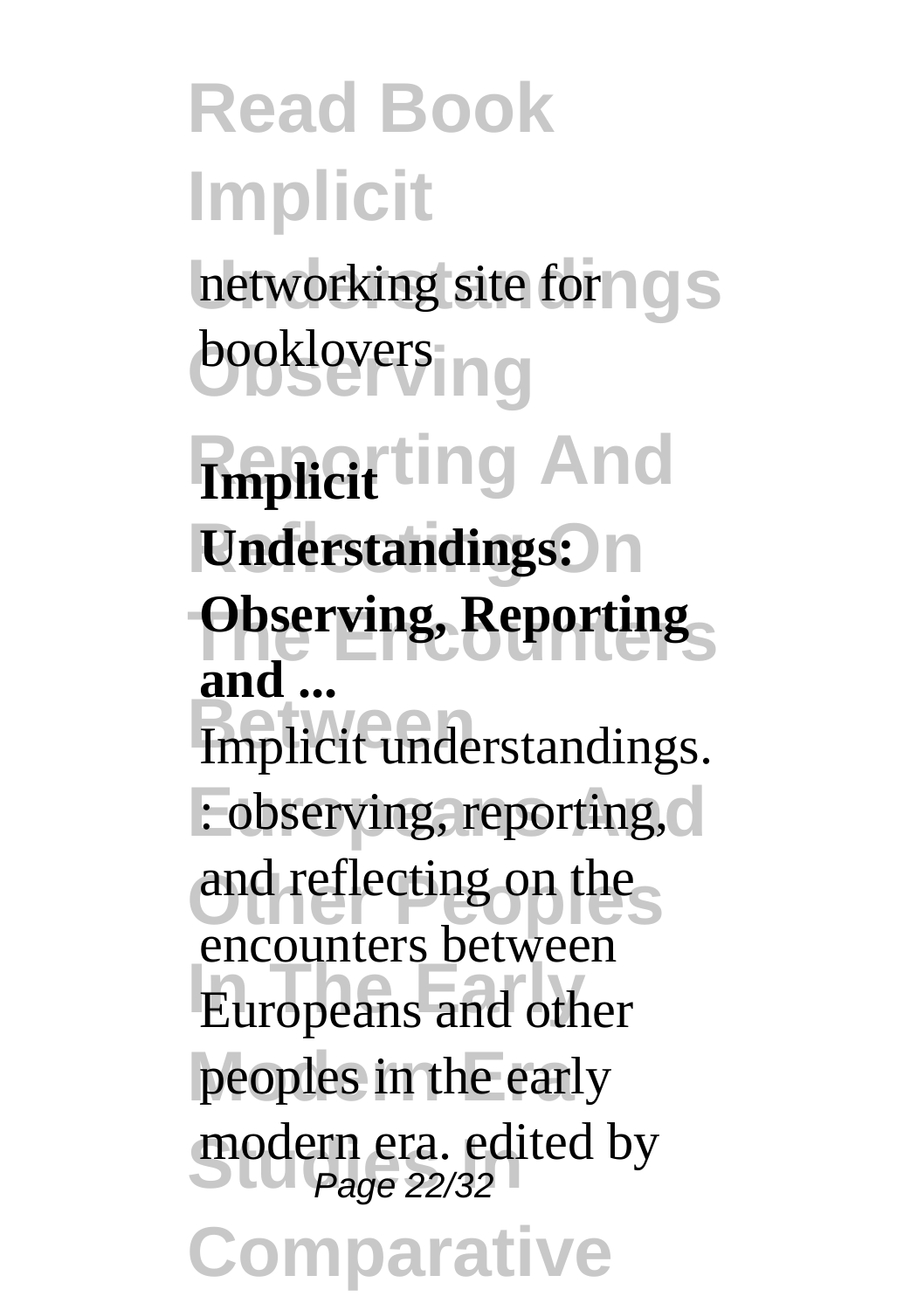Stuart B. Schwartz.ngs Cambridge ; New York, **The State Community Press, 1994. Reflecting On** NY, USA : Cambridge

**Inters Between observing, reporting,**  $\overline{\mathbf{a}}$  **and ...** opeans And **Other Peoples Observing, Reporting** and Reflecting on the **Stream**<br>*Page 23/32* **Comparative Implicit understandings :** Implicit Understandings: Encounters between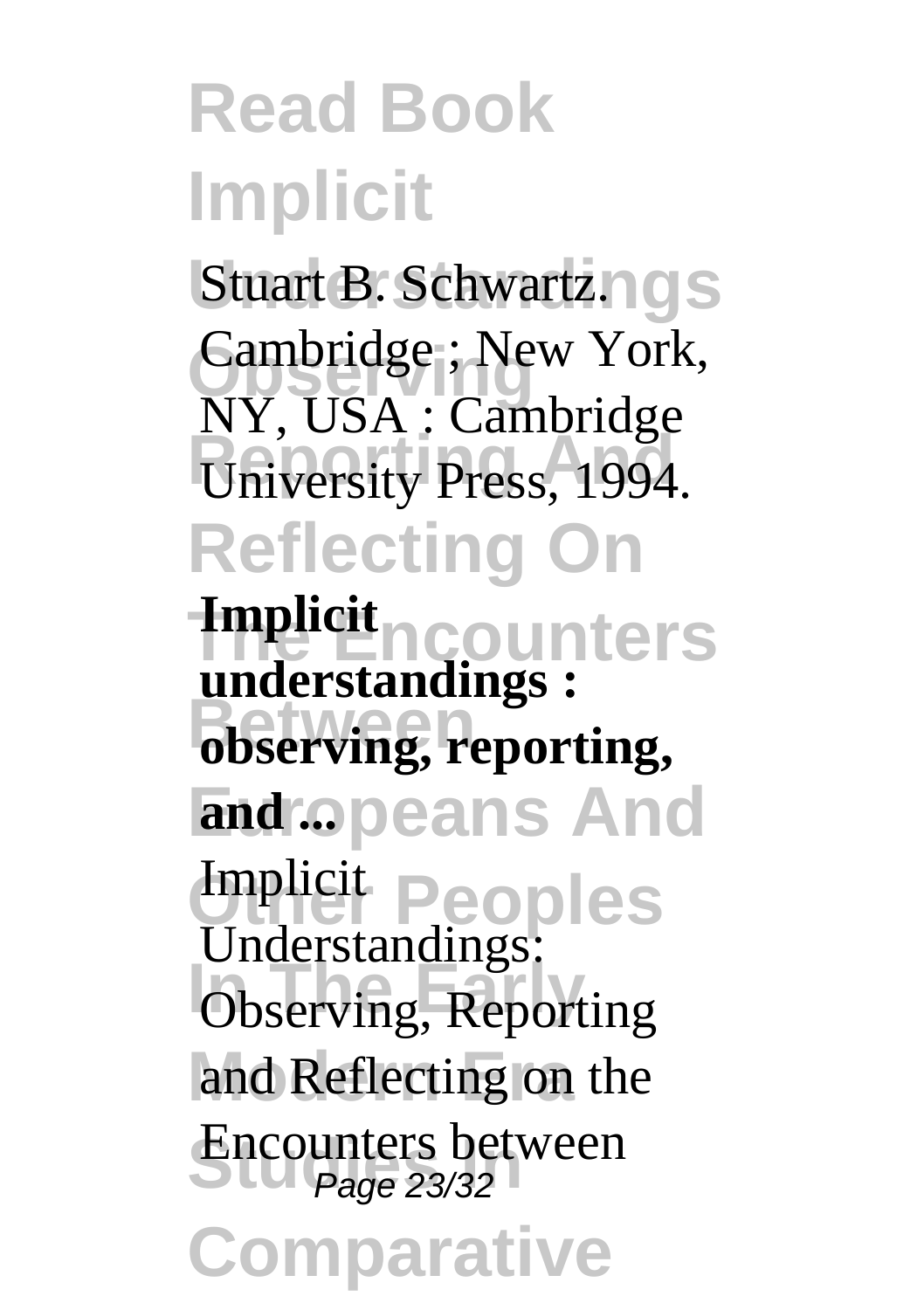**Europeans and Other S** Peoples in the Early **REPORTING AND STRUCKS Booksecting On** Modern Era: Schwartz,

**The Encounters Between Understandings: Observing, Reporting** *<u>Other Peoples</u>* **Understandings: Observing, Reporting** and Reflecting on the **Comparative Implicit** Implicit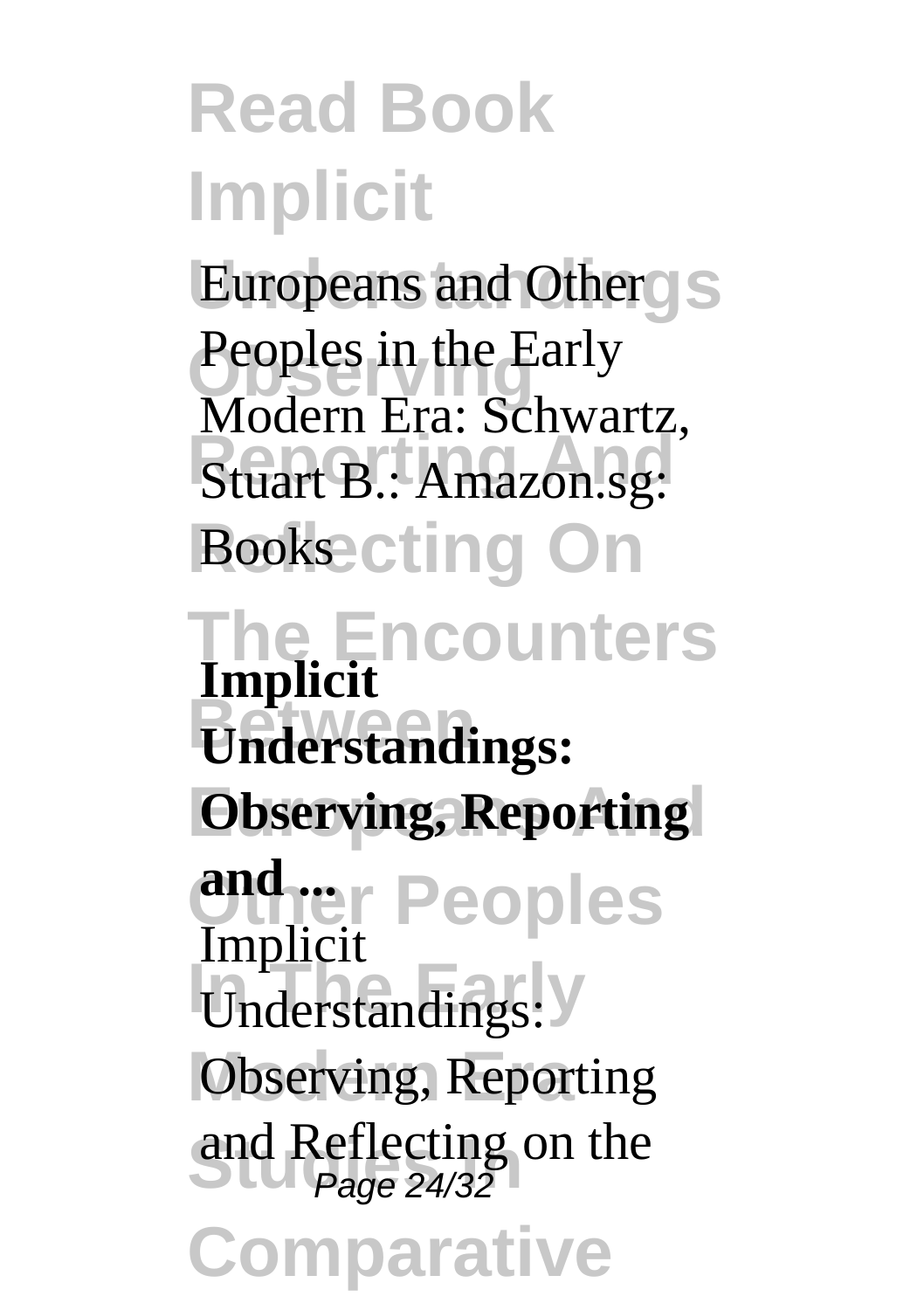**Encounters between C** S Europeans and Other **Represent and Earthly**<br> **Modern Era (Studies in Comparative Early** n Modern History)<br> **Particular Editions Between** Peoples in the Early Revised ed. Edition

**Europeans And Amazon.com: Implicit Understandings:**<br>Change People **In The Early ...** Buy Implicit<sup>-</sup>ra **Understandings:**<br>Page 25/32 **Comparative Understandings: Observing, Reporting**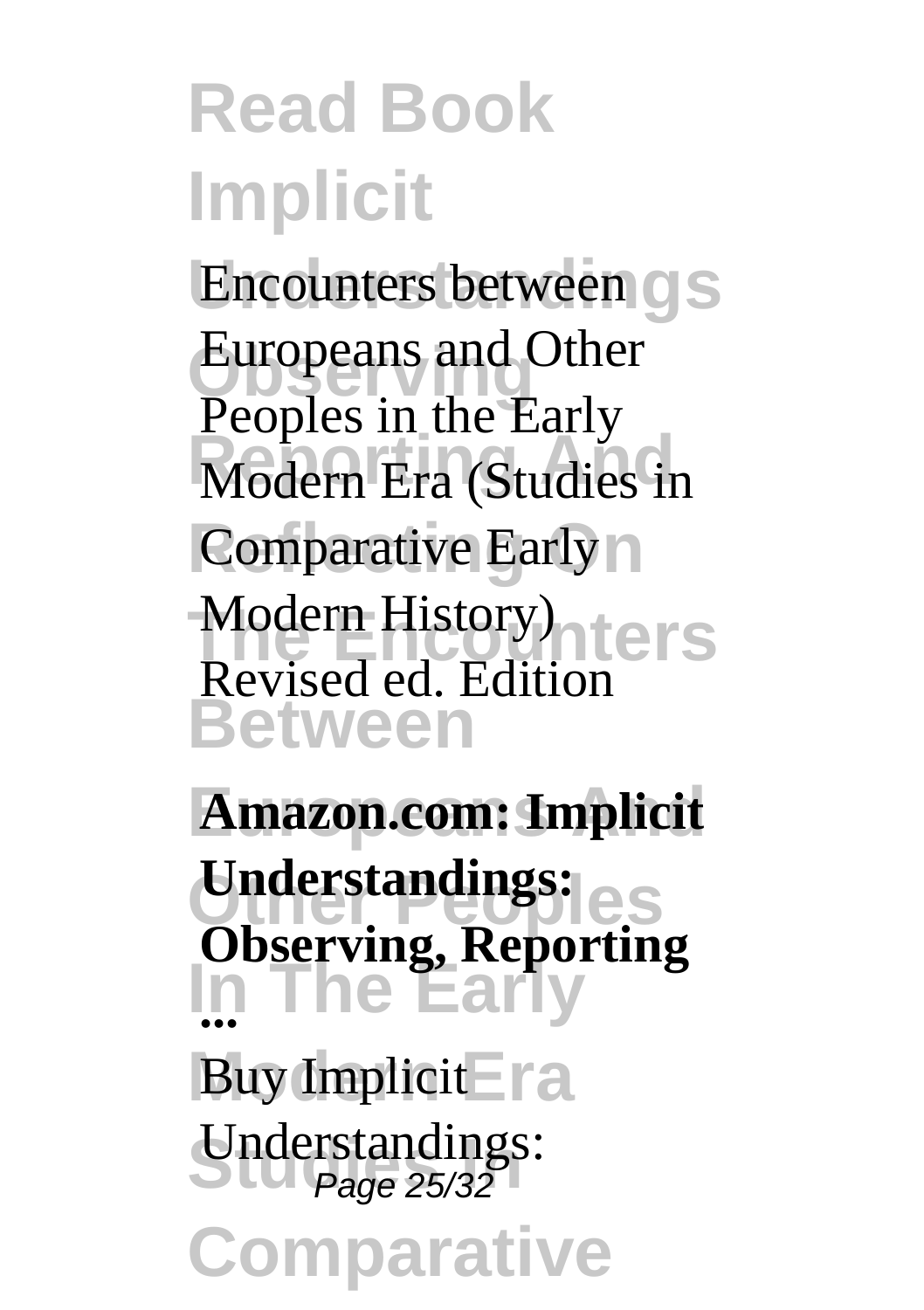**Observing, Reporting** S and Reflecting on the **Europeans and Other** Peoples in the Early Modern Era by **Inters Betware**, Braac B.<br> **between** best prices. Fast and free shipping free returns available on eligible purchase.n Era **Studies** 26/32 **Comparative** Encounters between Modern Era by<br>Schwartz, Stuart B. cash on delivery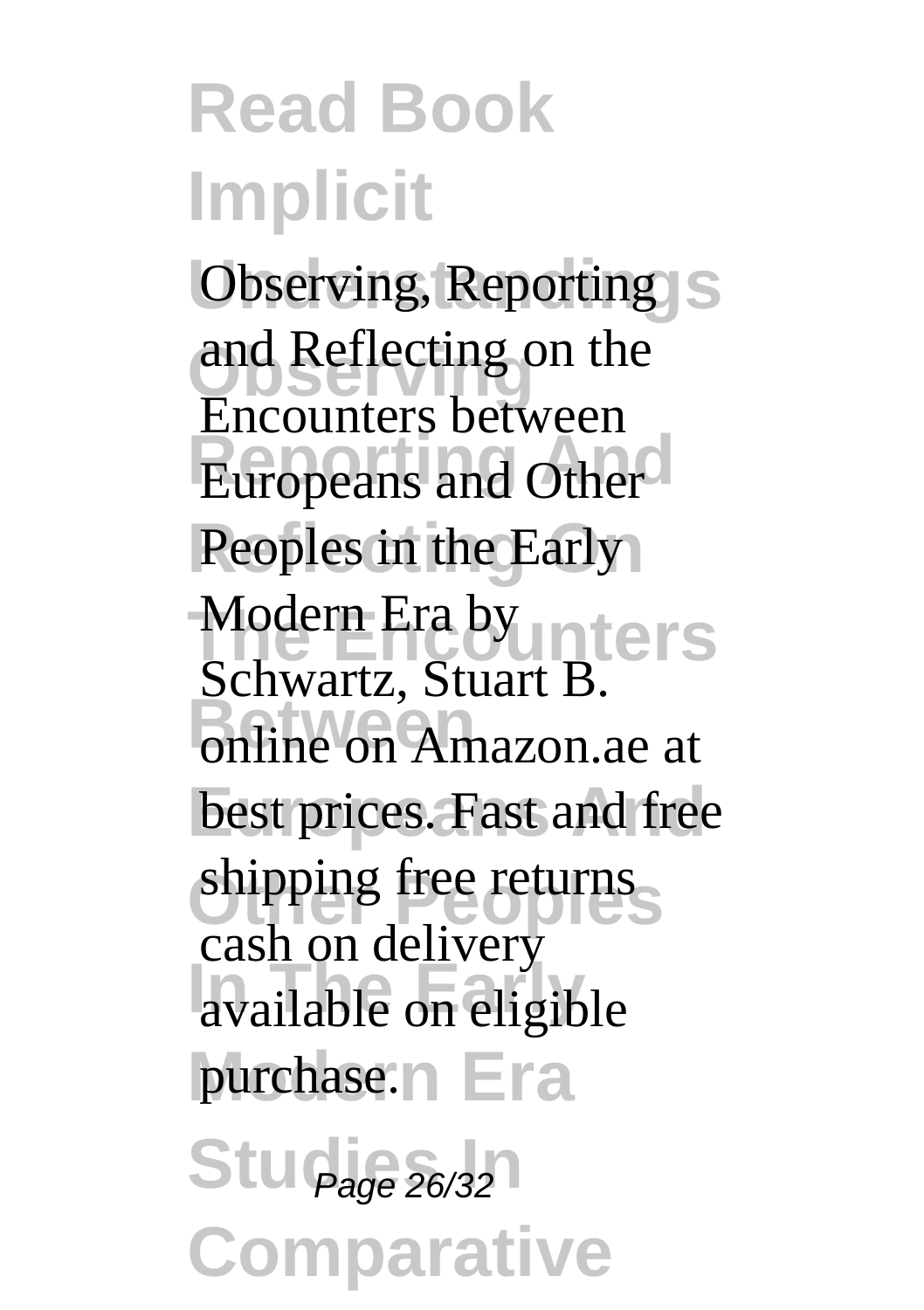**Read Book Implicit** *<u>Implicitstandings</u>* **Observing Understandings: Reporting And** Phillips, S., 'The Outer World of the European<sub>S</sub> **Implicit understandings** : observing, reporting, c and reflecting on the **Europeans and other** peoples in the early modern era , ed. by S.<br>Page 27/32 **nparati Observing, Reporting** Middle Ages', in encounters between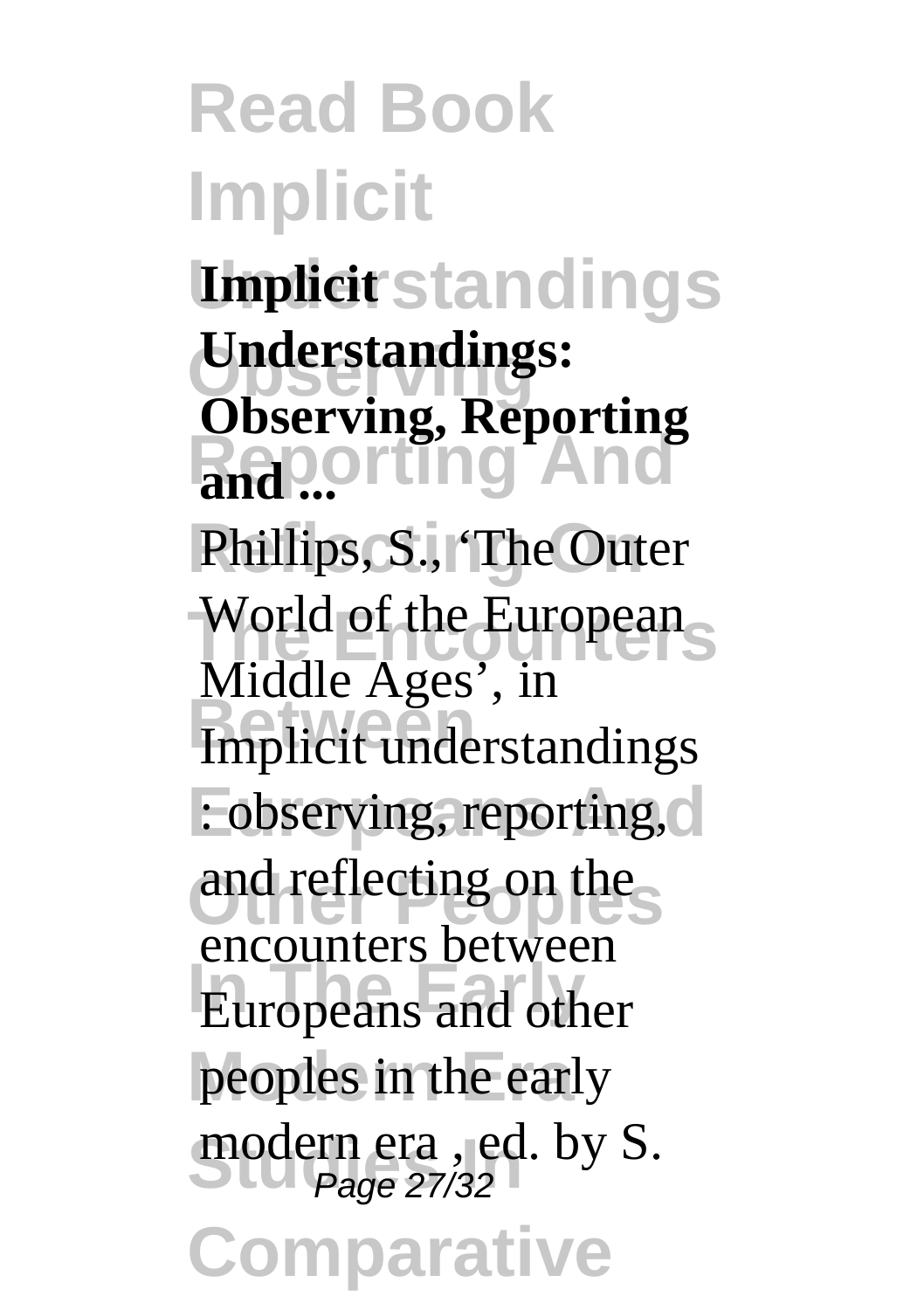B. Schwartzandings (Cambridge: Cambridge)<br>University **Press** 1004) **Reporting And** pp. 23-63. **Reflecting On** University Press, 1994),

**HIST1300 | Reading Between University of Leeds Emplicipeans And** Understandings:<br>
Older Peoples and Reflecting on the **Encounters between** Europeans and Other<br>Page 28/32 **Comparative lists | Library |** Observing, Reporting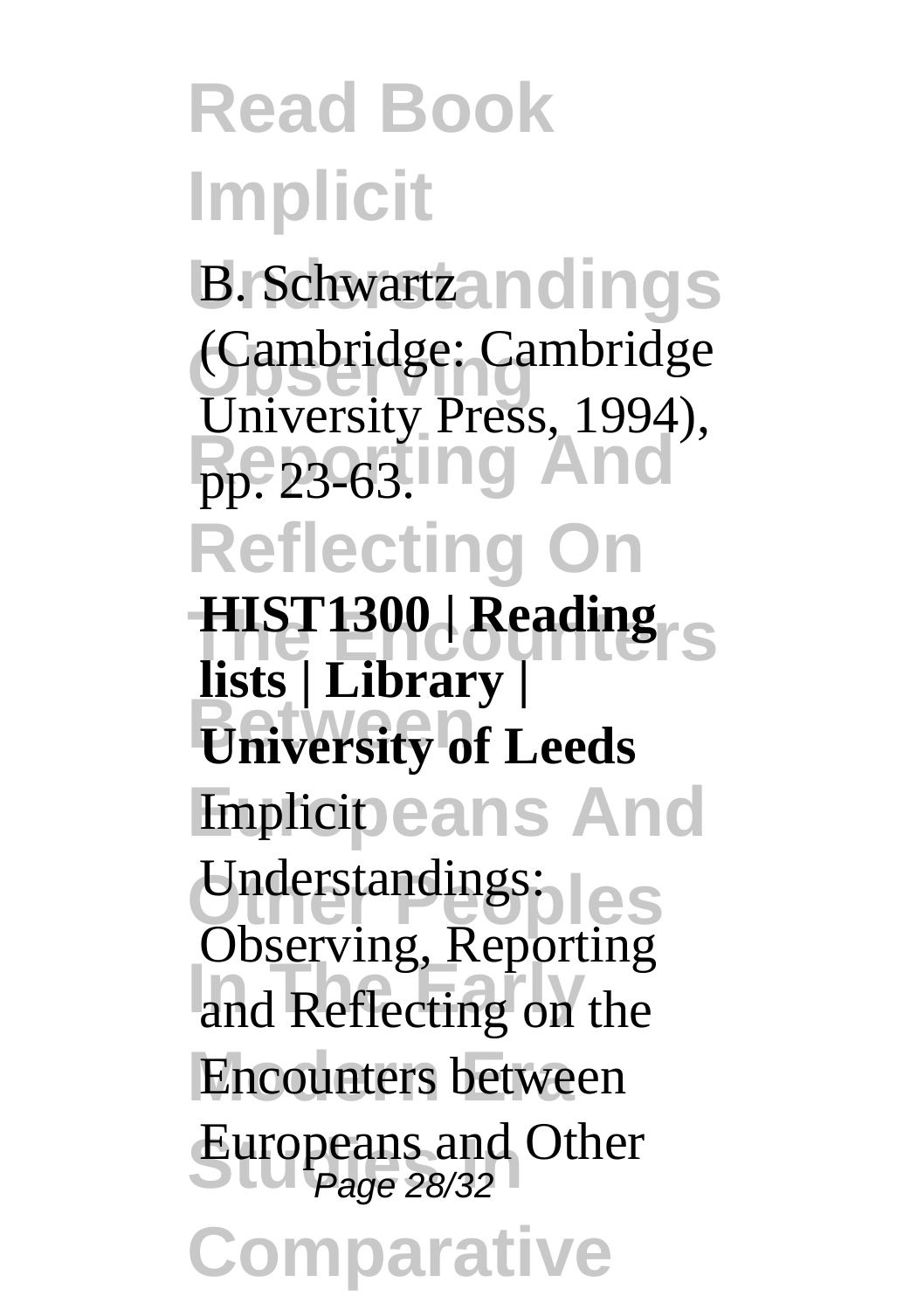Peoples in the Early **CIS** Modern Era<br>Dimensioner 234 x 158 **Reports And Reflecting On Inters Between Stuart B Schwartz - Häftad ...** ans And **Poples Observing, Reporting** and Reflecting on the **Stream**<br>*Page 29/32* **Comparative** Modern Era **Implicit Understandings -** Implicit Understandings: Encounters between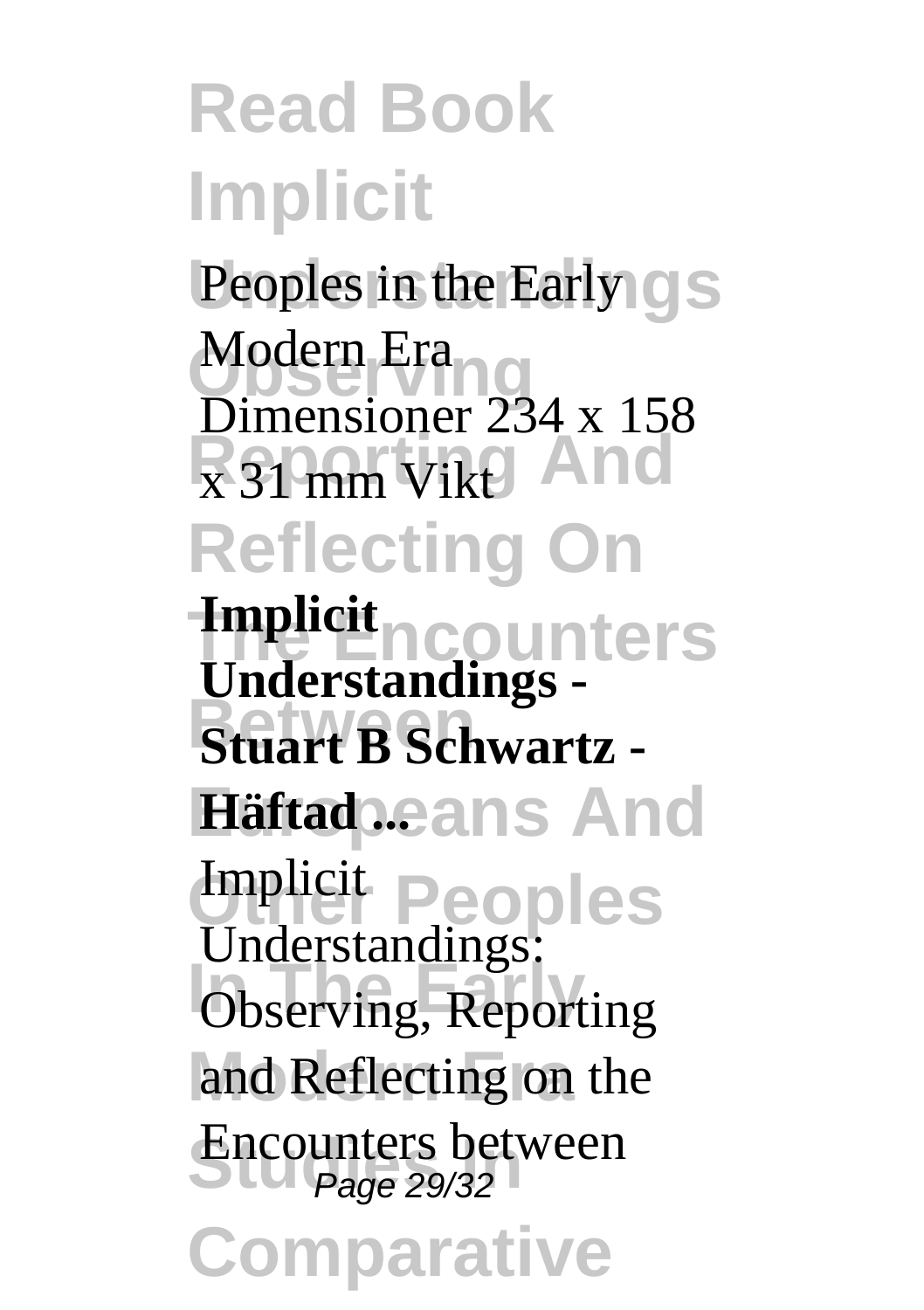**Europeans and Other S** Peoples in the Early **Reporting And** Dimensioner 241 x 165 **Reflecting On** x 38 mm Vikt 1043 g Antal komponenter 1<br> **TSPN 0790521452492 Between** Modern Era ISBN 9780521452403

**Empliciteans And Understandings Les Bok ...**<br> **Bok ...**<br> **Early** Sep 05, 2020 implicit **understandings**<br>Page 30/32 **Comparative Stuart B Schwartz**  understandings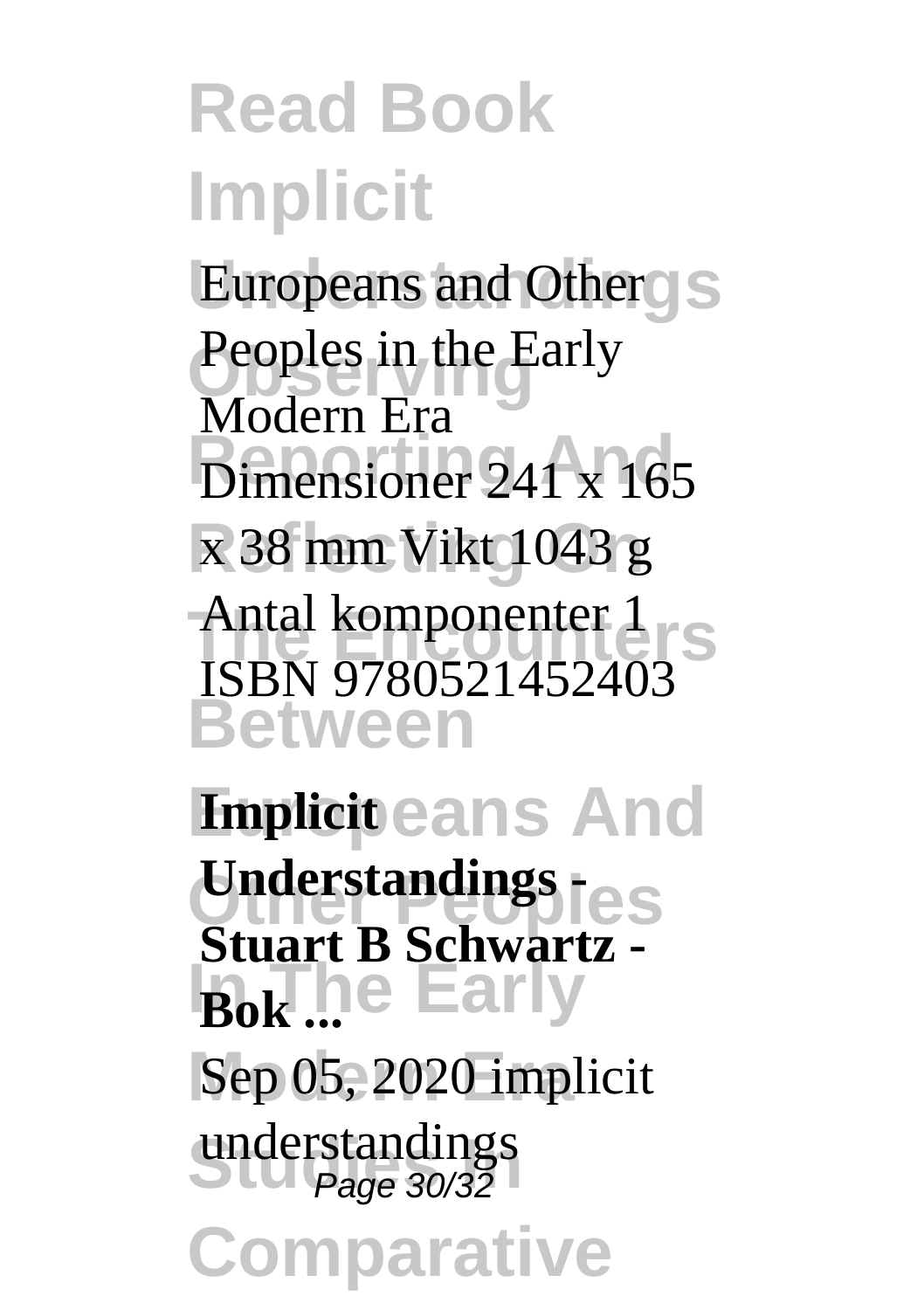observing reporting and reflecting on the europeans and other<sup>or</sup> peoples Posted By n Roger HargreavesPublic **Between** e11266eba Online PDF Ebook Epub Library implicit understandings reflecting on the Y encounters between europeans and other<br>Page 31/32 **Comparative** encounters between Library TEXT ID observing reporting and